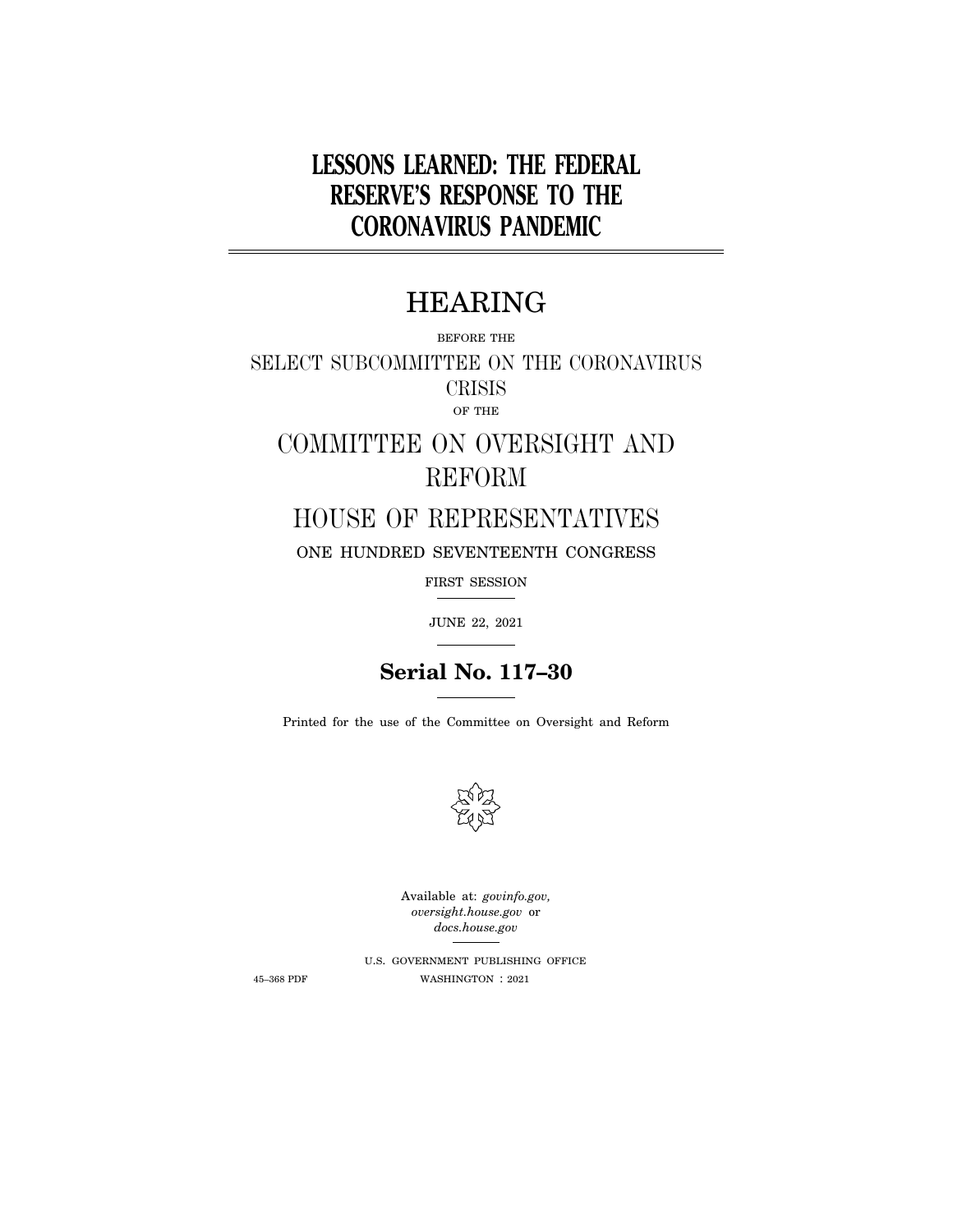### COMMITTEE ON OVERSIGHT AND REFORM

#### CAROLYN B. MALONEY, New York, *Chairwoman*

ELEANOR HOLMES NORTON, District of Columbia STEPHEN F. LYNCH, Massachusetts JIM COOPER, Tennessee GERALD E. CONNOLLY, Virginia RAJA KRISHNAMOORTHI, Illinois JAMIE RASKIN, Maryland RO KHANNA, California KWEISI MFUME, Maryland ALEXANDRIA OCASIO-CORTEZ, New York RASHIDA TLAIB, Michigan KATIE PORTER, California CORI BUSH, Missouri DANNY K. DAVIS, Illinois DEBBIE WASSERMAN SCHULTZ, Florida PETER WELCH, Vermont HENRY C. "HANK" JOHNSON, JR., Georgia JOHN P. SARBANES, Maryland JACKIE SPEIER, California ROBIN L. KELLY, Illinois BRENDA L. LAWRENCE, Michigan MARK DESAULNIER, California JIMMY GOMEZ, California AYANNA PRESSLEY, Massachusetts MIKE QUIGLEY, Illinois

JAMES COMER, Kentucky, *Ranking Minority Member*  JIM JORDAN, Ohio PAUL A. GOSAR, Arizona VIRGINIA FOXX, North Carolina JODY B. HICE, Georgia GLENN GROTHMAN, Wisconsin MICHAEL CLOUD, Texas BOB GIBBS, Ohio CLAY HIGGINS, Louisiana RALPH NORMAN, South Carolina PETE SESSIONS, Texas FRED KELLER, Pennsylvania ANDY BIGGS, Arizona ANDREW CLYDE, Georgia NANCY MACE, South Carolina SCOTT FRANKLIN, Florida JAKE LATURNER, Kansas PAT FALLON, Texas YVETTE HERRELL, New Mexico BYRON DONALDS, Florida

JENNIFER GASPAR, *Select Subcommittee Deputy Staff Director*  BETH MUELLER, *Investigative Counsel*  AMY STRATTON, *Deputy Chief Clerk*  CONTACT NUMBER: 202-225-5051 MARK MARIN, *Minority Staff Director* 

#### SELECT SUBCOMMITTEE ON THE CORONAVIRUS CRISIS

#### JAMES E. CLYBURN, South Carolina, *Chairman*

MAXINE WATERS, California CAROLYN B. MALONEY, New York NYDIA M. VELÁZQUEZ, New York BILL FOSTER, Illinois JAMIE RASKIN, Maryland RAJA KRISHNAMOORTHI, Illinois

STEVE SCALISE, Louisiana, *Ranking Minority Member*  JIM JORDAN, Ohio MARK E. GREEN, Tennessee NICOLE MALLIOTAKIS, New York MARIANNETTE MILLER-MEEKS, Iowa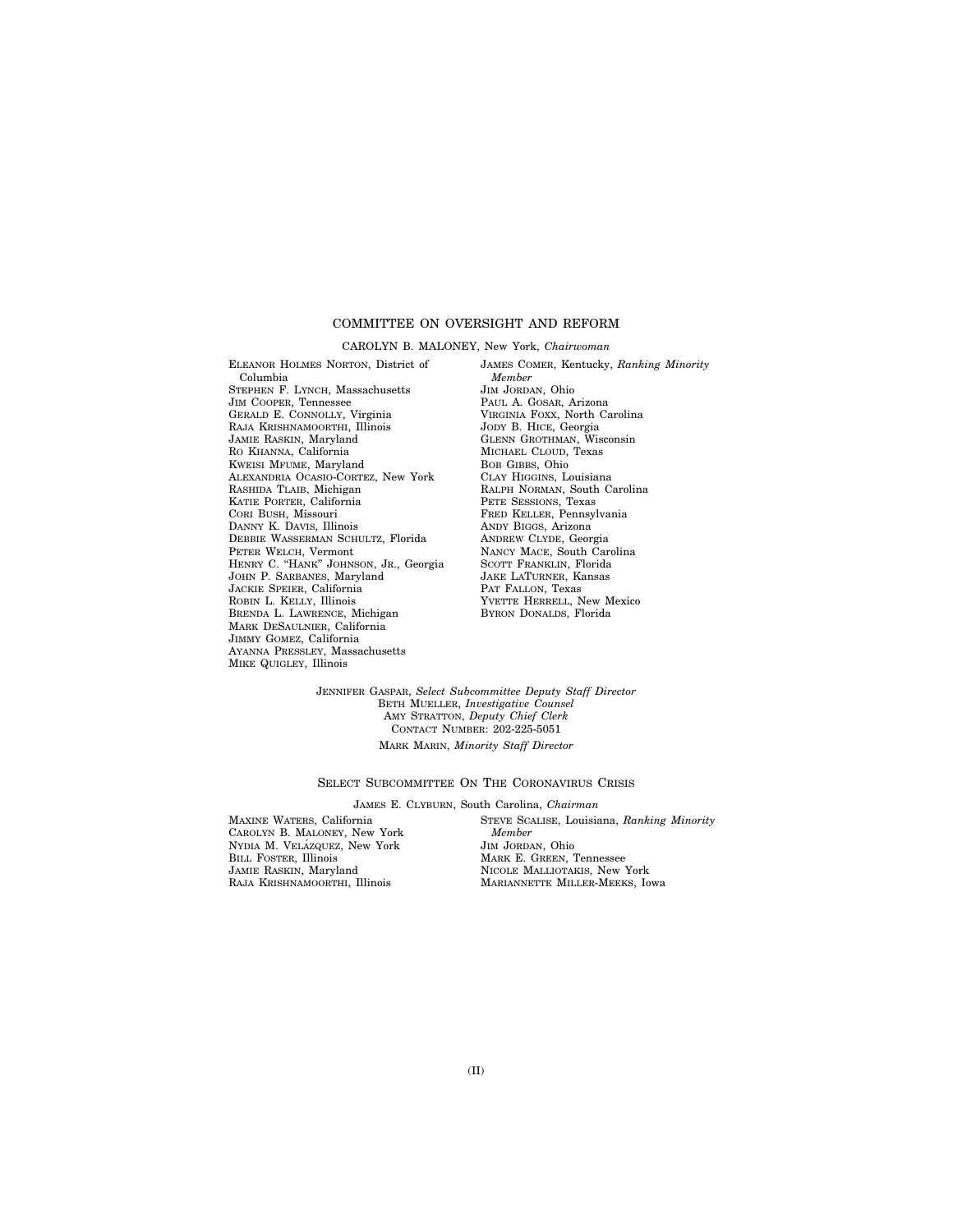## C O N T E N T S

Hearing held on June 22, 2021 ............................................................................... 1

Page

WITNESSES

Jerome Powell, Chair, Board of Governors of the Federal Reserve System Oral Statement ........................................................................................................

*Written opening statements and the written statements of the witnesses are available on the U.S. House of Representatives Document Repository at: docs.house.gov.* 

### INDEX OF DOCUMENTS

Questions for the Record: to Mr. Jerome Powell; submitted by Chairman Clyburn.

*Documents are available at: docs.house.gov.*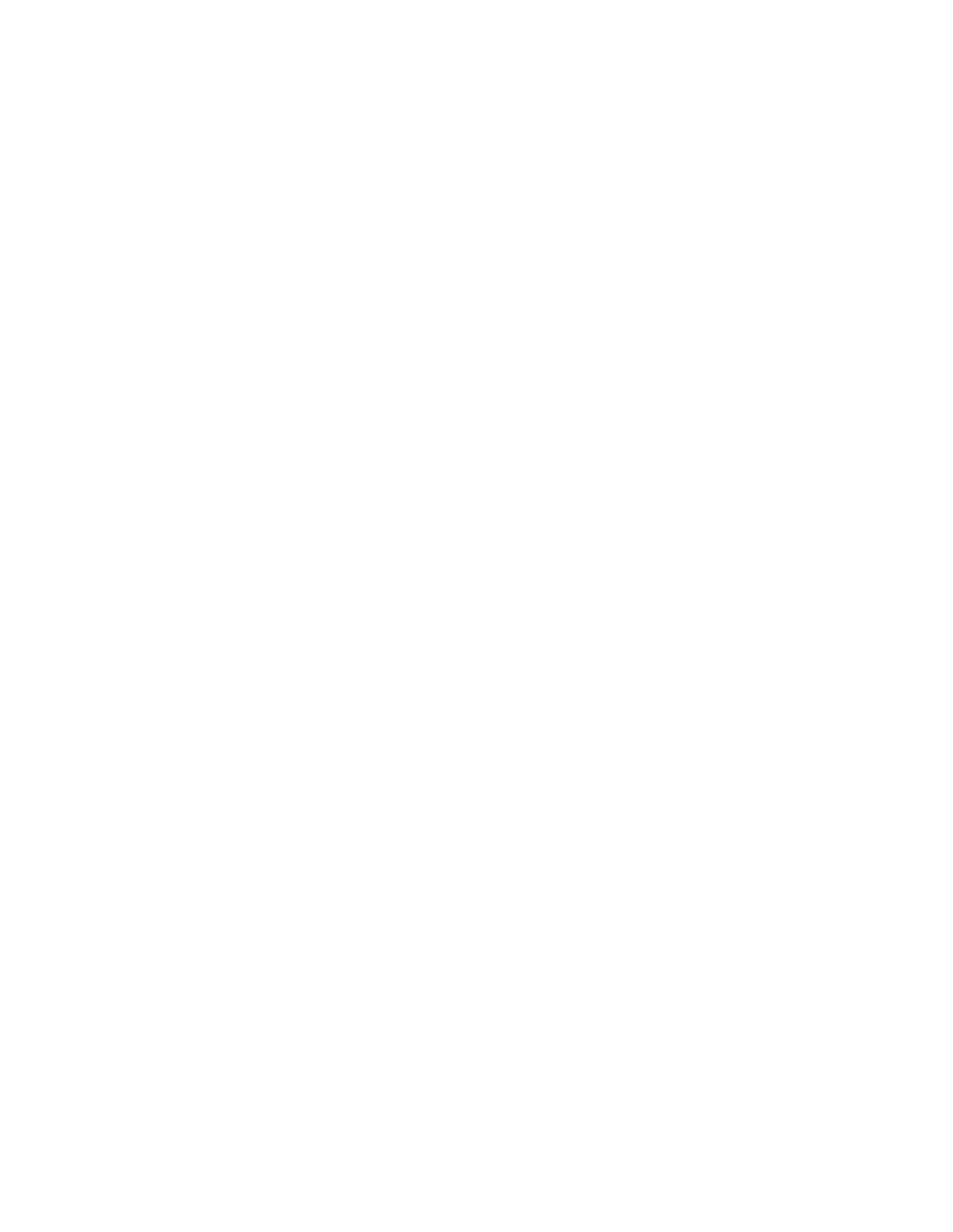### **LESSONS LEARNED: THE FEDERAL RESERVE'S RESPONSE TO THE CORONAVIRUS PANDEMIC**

### **Tuesday, June 22, 2021**

HOUSE OF REPRESENTATIVES COMMITTEE ON OVERSIGHT AND REFORM SELECT SUBCOMMITTEE ON THE CORONAVIRUS CRISIS *Washington, D.C.* 

The subcommittee met, pursuant to notice, at 2:07 p.m., in room 2154, Rayburn House Office Building, Hon. James E. Clyburn (chairman of the subcommittee) presiding.

Present: Representatives Clyburn, Waters, Maloney, Foster, Raskin, Krishnamoorthi, Scalise, Jordan, Green, Malliotakis, and Miller-Meeks.

Mr. CLYBURN. Good afternoon. The committee will come to order. Without objection, the chair is authorized to declare a recess of the committee at any time.

I now recognize myself for an opening statement.

I am pleased to welcome Federal Reserve Chair Jerome Powell. Thank you for being here today, Chair Powell.

Today's hearing will examine the Fed's response to the economic crisis caused by the coronavirus pandemic, the current state of the recovery, and what steps we must take to ensure a strong, sustainable, and equitable economic future.

The pandemic resulted in the loss of over 22 million jobs. In March 2020, Congress passed the CARES Act, which allocated up to \$500 billion for emergency lending by the Fed, including for loans to small and medium-size businesses, as well as states and municipalities. The lending programs established by the Fed for these recipients helped prevent some economic damages but were limited in their effectiveness.

The Fed's Municipal Liquidity Facility sought to provide muchneeded emergency lending to state and local governments, but the program's restrictions limited its impact at a time when many states and localities were in dire need. During the crisis, state and local governments shed 1.5 million jobs, and there is little evidence that the Municipal Liquidity Facility saved jobs or led to their return.

The Fed's Main Street Lending Program similarly imposed restrictions that made its loans unattractive to struggling businesses and partner banks. Today's hearing will help us learn from the shortcomings of these programs and the Fed's efforts to improve its future crisis response capabilities.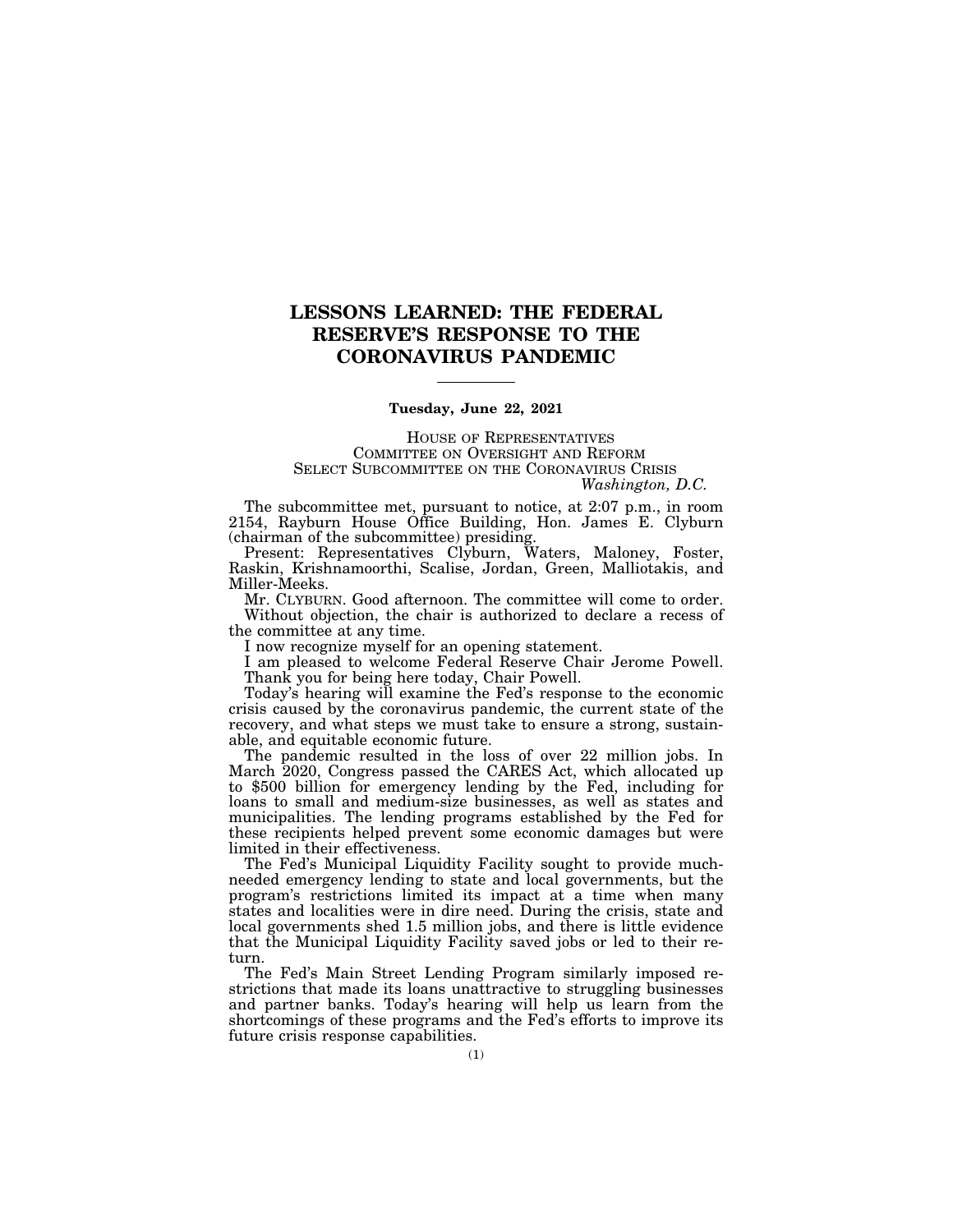The Fed has admirably highlighted the toll of economic crisis on the American people, and its unequal impact on Black, brown, and low-income workers. The Fed's report last month on the economic well-being of United States households in 2020 shows that Black and brown Americans suffered disproportionate economic pain last year. I look forward to hearing from Chair Powell today on how we can continue to make the recovery more equitable.

Congress and the Biden-Harris administration have accelerated the recovery. As Chair Powell predicted in late March, the dramatic ramp-up in the vaccination campaign, which occurred as a result of the Biden administration's leadership, with support from Congress in the American Rescue Plan, has enabled—and I quote him here—"us to reopen the economy sooner than might have been expected.''

The American Rescue Plan also delivered desperately needed financial assistance which has been and will continue to be a lifeline for American families. The American Rescue Plan provided direct relief checks, extended unemployment, and increased healthcare access.

And we have seen the results of that extraordinary action. Over the last four months, the economy has added over 1.6 million jobs, and new unemployment insurance claims have dropped significantly. As Chair Powell predicted in March, Congress's aggressive action to provide fiscal relief through the American Rescue Plan is ''accelerating the return to full employment.''

But there is more work to do. There are still 7.6 million fewer jobs than before the pandemic, with Black and brown Americans still unemployed at disproportionately high rates.

As Chair Powell said earlier this year, to raise Americans' standard of living over the long term, Congress must make investments to increase the productivity of the economy. I agree, and Congress is working to do just that. The American Jobs Plan and the American Families Plan will make the investments we need to ensure a strong, sustainable, and equitable economic recovery.

The American Jobs Plan will sustainably modernize our transportation infrastructure, bring affordable household access to millions of Americans, build schools and housing, upgrade water and power systems, and create well-paying jobs for essential home-care workers.

The American Families Plan will invest in preschool and higher education, allow parents to return to the work force by providing childcare assistance, and support families by extending the American Rescue Plan's expanded child tax credit.

Congress is working hard crafting legislation to enact the American Jobs Plan and the American Families Plan so that we will build back better in our recovery from the pandemic. I look forward to hearing from Chair Powell about what else we can do to ensure that our country's economic policy is effective, efficient, and equitable.

Thank you for being here, Chair Powell.

I now yield to the ranking member for his opening statement.

Mr. SCALISE. I thank you, Mr. Chairman. And I also welcome Federal Reserve Chairman Powell.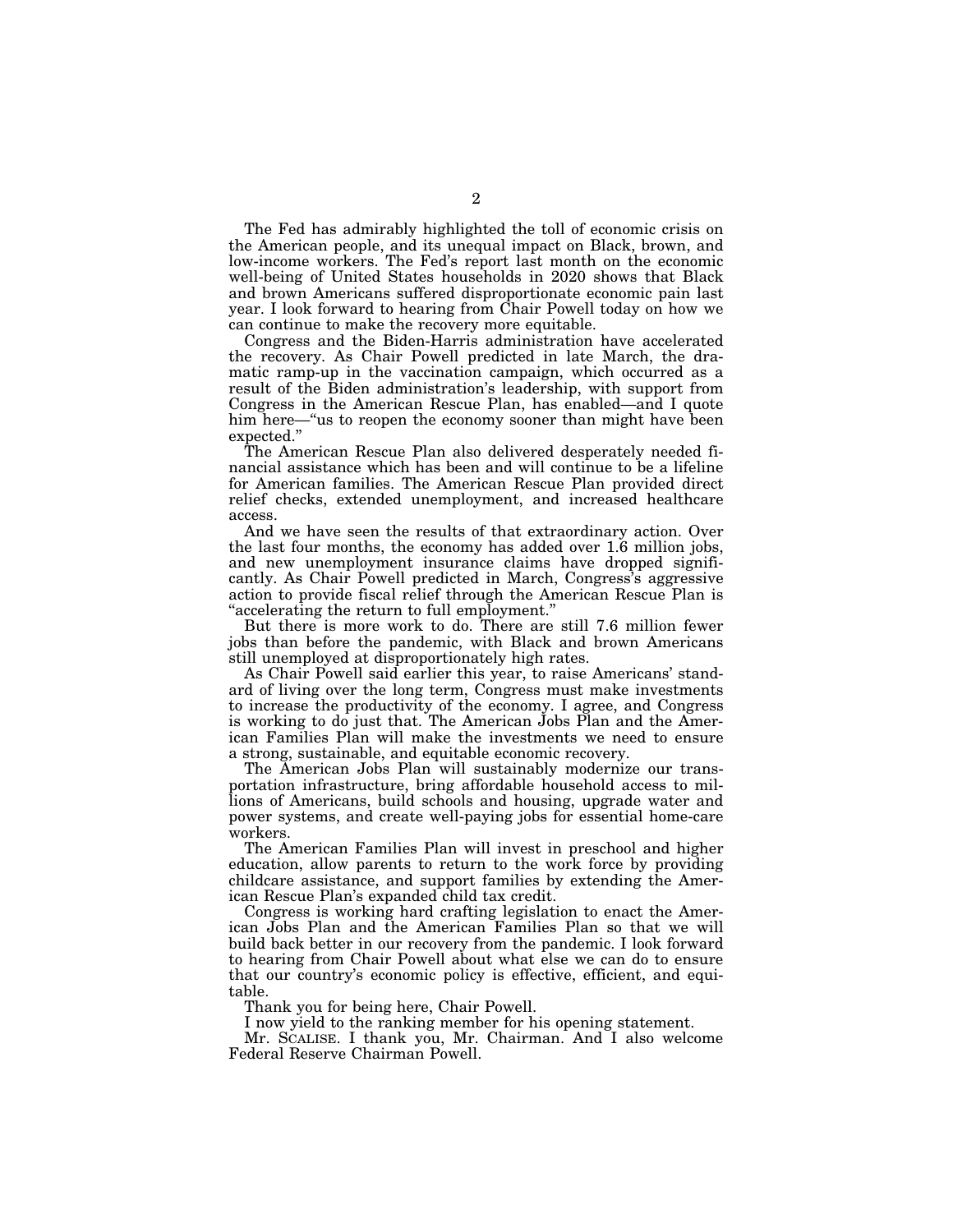Thank you for being with us, and I look forward to having an interesting conversation about the state of our economy.

But I first want to begin by making sure to reiterate a point that we've been making for over a year, and that is that House Democrats still refuse to hold a hearing on the origin of COVID–19.

If this virus did, in fact, leak from the Wuhan lab—by the way, which a growing mountain of evidence now indicates is the real possibility—everyone in this country and around the world who has been touched by this evil virus deserves to know what happened and how it happened. Given the Chinese Communist Party's documented cover-up and lies, every member of this subcommittee should agree.

If this is a manmade virus, then this is exponentially worse than Chernobyl. Yet not a single hearing by the House Democrat majority. Two-hundred-and-nine House Republicans wrote Speaker Pelosi asking that the committees of jurisdiction simply hold hearings. I have asked repeatedly that this select subcommittee hold a hearing on this important topic.

We were told that the Science Committee is looking into it. Mr. Chairman, every single Republican member of the Science Committee signed this letter to Speaker Pelosi. The Science Committee hasn't even scheduled a hearing on this subject. Not a single committee-

Mr. RASKIN. Would the gentleman-

Mr. SCALISE [continuing]. has, indicating clearly that Speaker Pelosi has sent word that the House will not investigate the origins of COVID–19.

We are amid a long, global competition with China. Much of the world must decide whose values to espouse and with whom to align. Speaker Pelosi and the House of Representatives should not be covering up for China's lies and potential crimes. We should be coming together on a bipartisan basis to search for those answers and shine the light of transparency on the origin of this virus to the world and to do it on a bipartisan basis.

I urge you to reconsider and schedule a hearing on the origins of COVID–19, without further delay, Mr. Chairman.

Now let's get back to the focus of today's hearing, the economic crisis.

Chairman Powell, welcome back to this subcommittee. We appreciate your openness and accessibility during these challenging times.

Inflation has been defined as ''too much money chasing too few goods.'' It also happens to be a nearly exact description of the Biden economic plan.

Last year, Congress worked together on a bipartisan basis to provide much-needed relief from the government-imposed lockdowns. America did not know a whole lot about this novel coronavirus, and we did not, at the time, have a vaccine.

Some in Congress used this crisis to spend trillions of dollars on things that had little or nothing to do with COVID. We still have hundreds of billions of dollars from the many relief packages that are still left unspent.

We also learned that the revenue shortfalls some predicted state and local governments would face were dramatically inaccurate.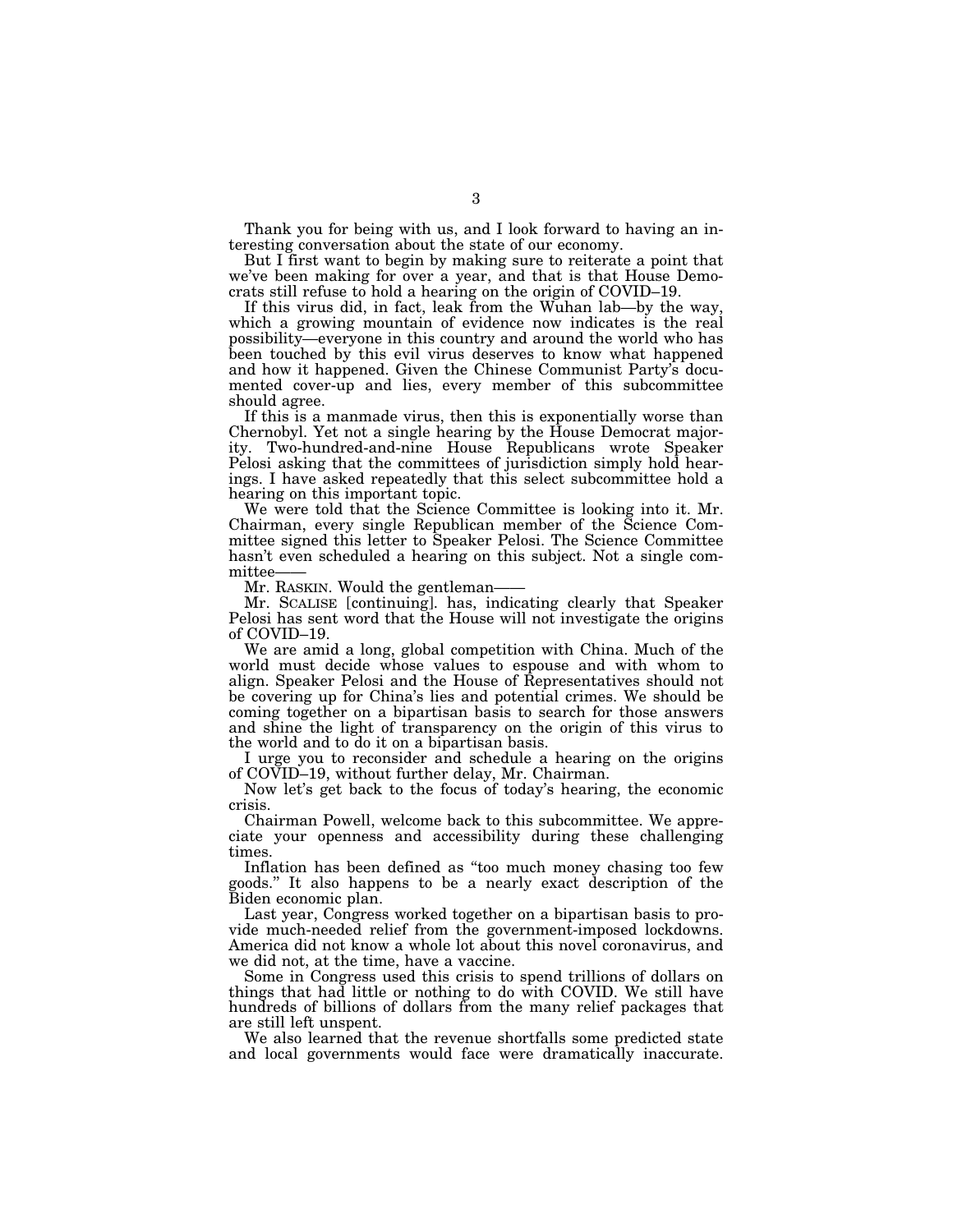Congress provided hundreds of billions in aid to states that are running billions of dollars in surpluses. This is borrowed money, keep in mind.

Republicans have a clear set of policies for the economy. Since we passed the initial CARES Act last year on a bipartisan basis, Republicans at the national and state level have called for schools to be reopened, to get in-person learning going again. We called for an end to enhanced unemployment and other policies that discourage people from going back to work.

We called for full, from the beginning, support for Operation Warp Speed, because that is what got us not one, not two, but now three safe and effective vaccines. We've also called for safely reopening our economy and for repurposing the unused COVID funds for real infrastructure, not with job-killing taxes that would actually slow our economy down even more.

We're focused on growing our economy and increasing supply supply of workers, expanded investment—and for bringing back jobs to America, strengthening supply chains and returning the American people to a country that is open and free.

Twenty-five Republican Governors have moved to end the enhanced unemployment insurance program that is clearly causing so

many of these labor shortages we see around the Nation.<br>The Biden inflation agenda of too much money chasing too few goods is causing major harm to hardworking families: a \$1.9 trillion COVID bill that had almost nothing to do with COVID, but airdropped more borrowed money into the economy while restricting supply; canceling the Keystone Pipeline; siding with teachers' union bosses to keep schools closed, when the science said to open up the schools, causing long-term damage to millions of our youngest children; extending the enhanced unemployment insurance, and paying people more to stay home than to work.

And, alarmingly, President Biden actually wants to give away our intellectual property for the vaccine to China. On top of that, he's proposed a \$3.5 trillion tax hike that will crush American workers, small businesses, and family farms. He wants a higher tax rate than Communist China. Add to that, he wants another \$4 trillion of spending.

Too much money chasing too few goods. Welcome to the Biden inflation agenda.

The Washington Post's lead story yesterday said, quote, ''The U.S. economy is emerging from the coronavirus pandemic markedly transformed, as businesses and consumers struggle to adapt to a new landscape with higher prices, fewer workers, and a range of inconveniences.''

They go on to say, ''What Americans are encountering, though, is almost unrecognizable from just 16 months ago. Prices are up. Housing is scarce. It takes months longer than normal to get furniture, appliances, and numerous parts delivered. And there is a great dislocation between millions of unemployed workers and millions of vacant jobs.''

*The Washington Post* is hardly a conservative news outlet.

Larry Summers, top economic advisor to both President Clinton and President Obama, has been warning since February that President Biden's agenda is inflationary. The Consumer Price Index is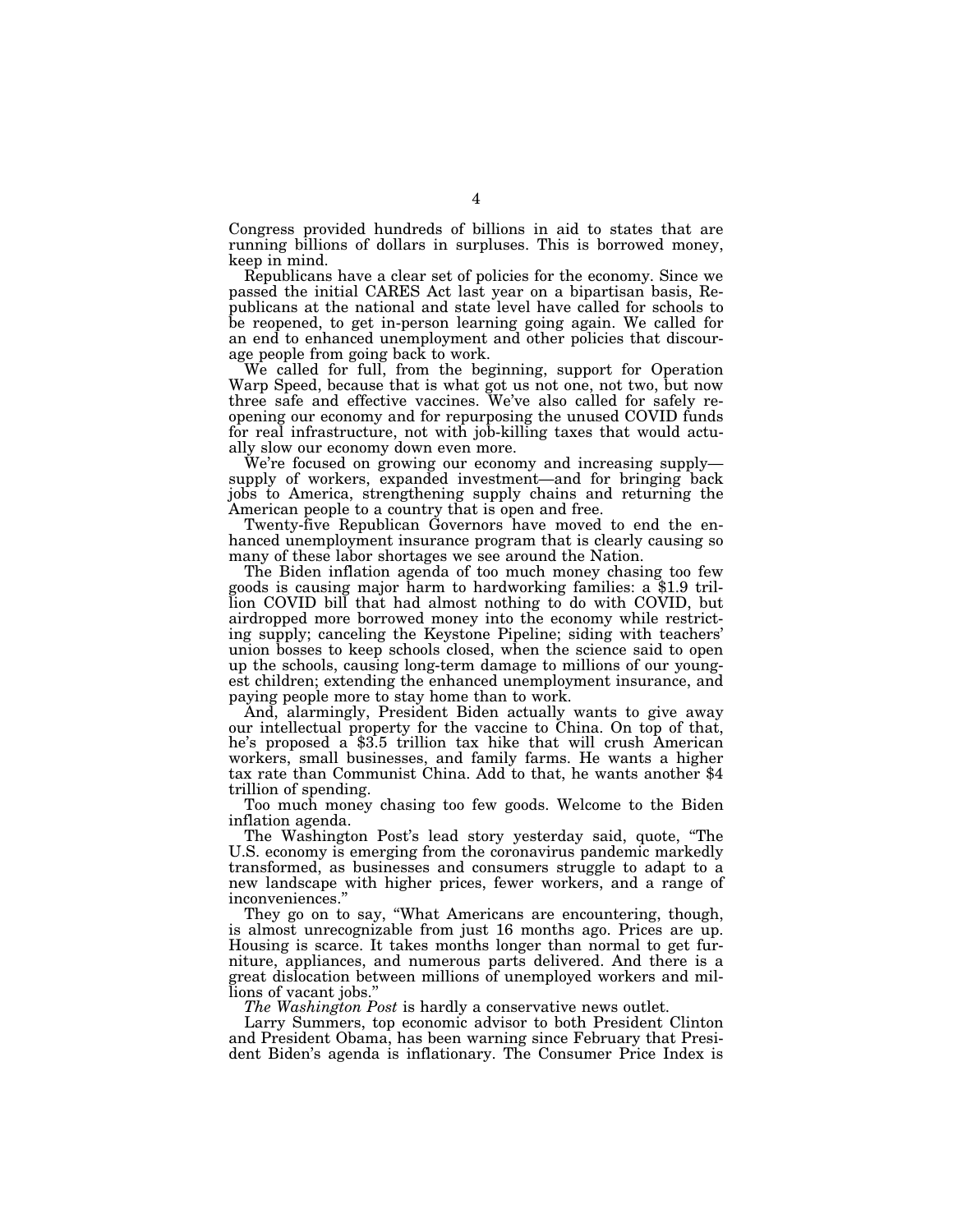up the most since 2008. The 6.2-percent increase in the Producer Price Index is the highest on record. Milk is up five percent; bacon is up 13 percent; used cars are up 30 percent; transportation, up 16 percent. The list goes on, unfortunately.

Housing prices are soaring, and economists are warning of a rental crisis. The cost of building new homes has made it prohibitive for home builders, restricting supply while flooding the economy with cash.

Inflation is outpacing wage gains, the past few months. In the first five months of the Biden Presidency, 500,000 fewer jobs were created than in the last five months of the Trump administration, and the Biden administration started with approved vaccines already in place on day one.

Chairman Powell, these Biden inflationary policies have put you in a tough spot. I have confidence, Chairman Powell, that the Fed has tools to deal with inflation, but those tools are harsh. Raising interest rates and constricting the money supply, they work, but, as we saw with Paul Volcker, it causes tremendous pain.

The job of taming inflation belongs to Congress and this administration. Take the \$4 trillion in new spending proposals off the table. Send a message to the markets that we will do a bipartisan infrastructure bill that is paid for with unused COVID relief money. There's plenty of it. Let's agree to end the enhanced UI, drop the massive tax hikes.

President Biden proposed shipping jobs overseas with many of his agenda items. Why don't we reverse that? Why don't we come together on a bipartisan basis to focus on getting a long and sustained recovery from this pandemic? That would be a good start.

Mr. Chairman, with that, I yield back.

Mr. CLYBURN. Thank you very much, Mr. Scalise.

Chair Powell, please rise and raise your right hand.

Do you swear or affirm that the testimony you're about to give is the truth, the whole truth, and nothing but the truth, so help you God?

You may be seated.

Let the record show that the witness answered in the affirmative.

Without objection, your written statement will be made part of the record. Chair Powell, you're now recognized for your opening statement.

### **STATEMENT OF THE HONORABLE JEROME H. POWELL, CHAIR, BOARD OF GOVERNORS OF THE FEDERAL RESERVE SYSTEM**

Mr. POWELL. Thank you, Chairman Clyburn, thank you, Ranking Member Scalise and other members of the select subcommittee, for the opportunity to update you on our ongoing measures to address the hardship brought by the pandemic.

Since we last met, the economy has shown sustained improvement. Widespread vaccinations have joined unprecedented monetary and fiscal policy actions in providing strong support for the recovery. Indicators of economic activity and employment have continued to strengthen. And real GDP this year appears to be on track to post its fastest rate of increase in decades.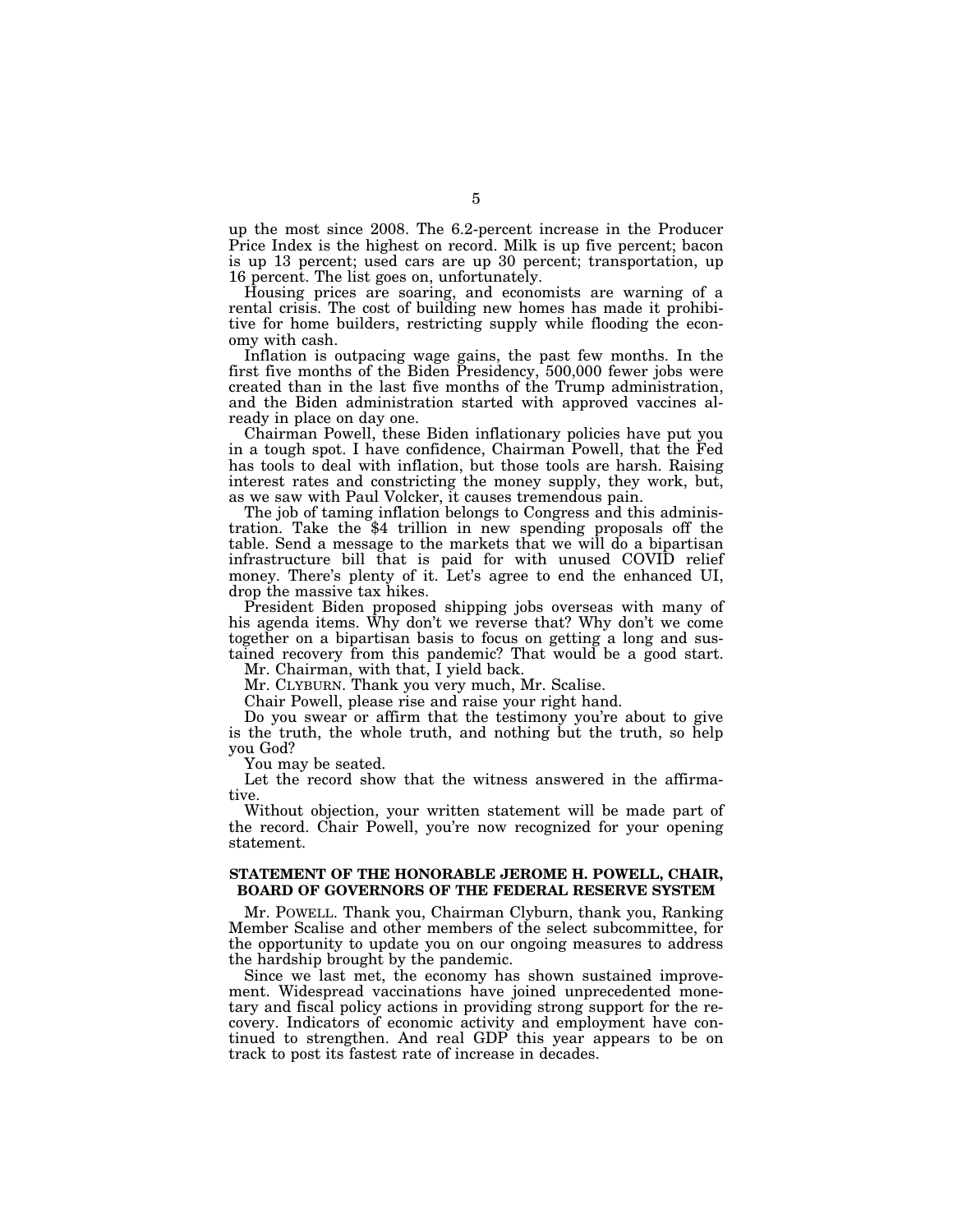Much of this rapid growth reflects the continued bounce-back in activity from depressed levels. The sectors most adversely affected by the pandemic remain weak, but have shown improvement. Household spending is rising at a rapid pace, boosted by the ongoing reopening of the economy, fiscal support, and accommodative financial conditions. The housing sector is strong, and business investing—investment is increasing at a solid pace. In some industries, near-term supply constraints are restraining activity.

As with overall economic activity, conditions in the labor market have continued to improve, although the pace has been uneven. The unemployment rate remained elevated in May, at 5.8 percent, and this figure understates the shortfall in unemployment, particularly as participation in the labor market has not moved up from the low rates that have prevailed for most of the last year. Job gains should pick up in coming months as vaccinations rise, easing some of the pandemic-related factors currently weighing them down.

The economic downturn has not fallen equally on all Americans, and those least able to shoulder the burden have been the hardest hit. In particular, despite progress, joblessness continues to fall disproportionately on lower-wage workers in the service sector, and on African Americans and Hispanics.

The Fed pursues monetary policy aimed at fostering a strong, stable economy that can improve economic outcomes for all Americans. Those who historically have been left behind stand the best chance of prospering in a strong economy with plentiful job opportunities. And our economy will be stronger and perform better when everyone can contribute to and share in the benefits of prosperity.

Inflation has increased notably in recent months. This reflects, in part, the very low readings from early in the pandemic falling out of the calculation, the pass-through of price increases in oil prices to consumer energy prices, the rebound in spending as the economy continues to reopen, and the exacerbating factor of supply bottlenecks, which have limited how quickly production in some sectors can respond in the near term. As these transitory supply effects abate, inflation is expected to drop back toward our longer-run goal.

The pandemic continues to pose risks to the economic outlook. Progress on vaccinations has limited the spread of COVID–19, and will likely continue to reduce the effects of the public health crisis on the economy. However, the pace of vaccinations has slowed, and new strains of the virus remain a risk. Continued progress on vaccinations will support a return to more normal economic conditions.

The Fed's policy actions are guided by our dual mandate to promote maximum employment and stable prices for the American people, along with our responsibilities to promote the stability of the financial system.

In response to the crisis, we took broad and forceful measures to more directly support the flow of credit in the economy and to promote the stability of the financial system at the onset of the pandemic. Our actions, taken together, helped to unlock more than \$2 trillion of funding to support businesses large and small, nonprofits, and state and local governments between April and Decem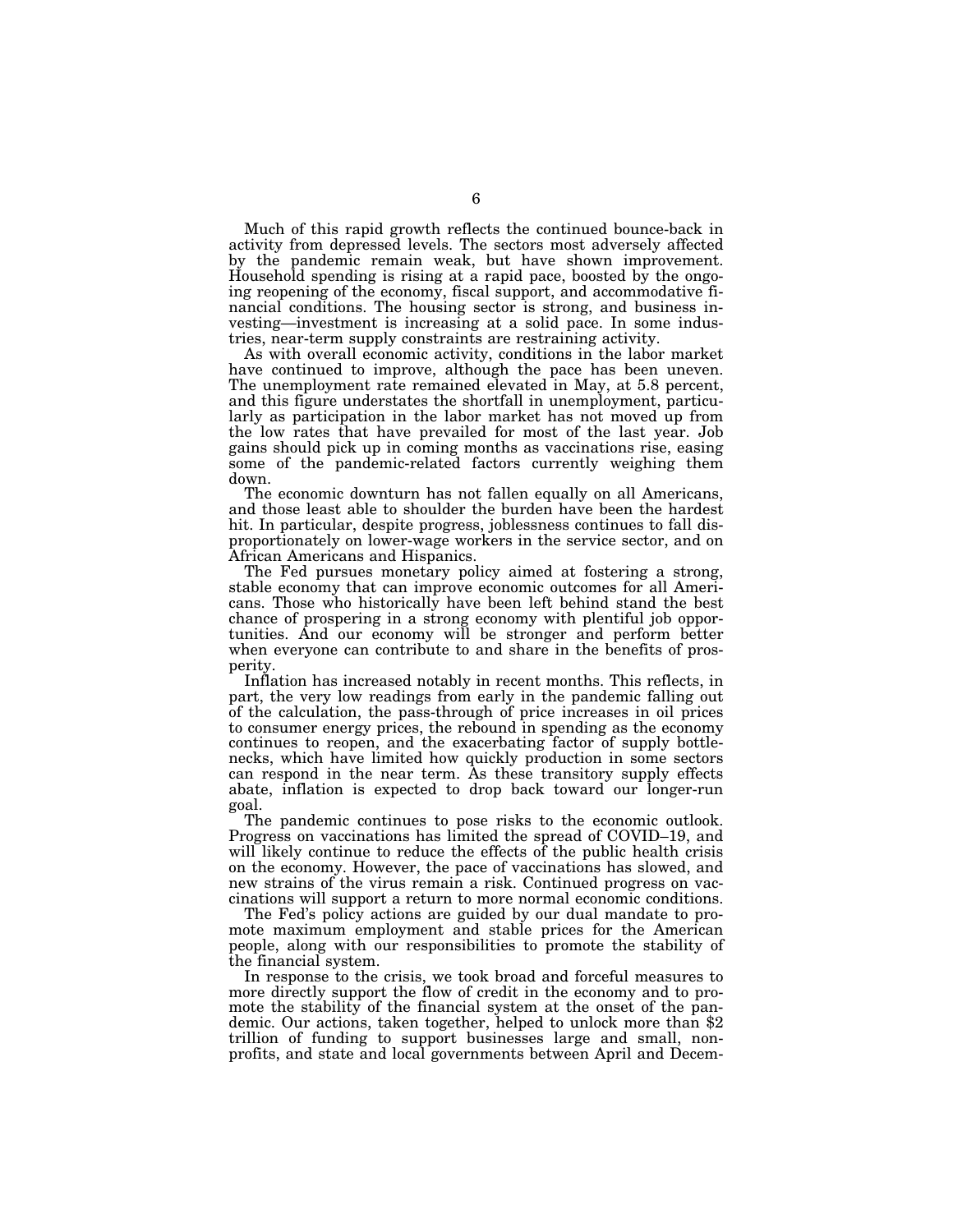ber 2020. This, in turn, helped keep organizations from shuttering and put employers in a better position to keep workers on and to hire them back as the recovery continues.

Our facilities were designed as backstops to private credit markets, not as replacements. Once lenders and investors understood that borrowers would have access to emergency loans, conditions improved.

For example, yields in spreads on municipal bonds started to fall dramatically following the announcement that some municipal notes would be eligible at our money fund facility, and that we were opening the Municipal Liquidity Facility. This is detailed in the charts accompanying my testimony.

Over the succeeding months, issuance of municipal debt surged. Over the period from April to December 2020, state and local governments and other muni issuers borrowed almost \$380 billion in the private markets at extremely attractive rates, and 2020 as a whole saw the highest volume of municipal issuance on record.

We've deployed these lending tools to an unprecedented extent. And our emergency lending tools require the approval of the Treasury and are available only in unusual and exigent circumstances, such as those brought on by the crisis. Many of these programs were supported by funding from the CARES Act. Those facilities provided essential support through a very difficult year, and they are now closed.

We continue to analyze the facilities' efficacy and to review the lessons learned from their establishment and operation. And additional analysis is included in my written testimony.

To wrap up, we understand that our actions affect communities, families, and businesses across the country. Everything we do is in service to our public mission. We at the Fed will do everything we can to support the economy for as long as it takes to complete the recovery.

Thank you.

Mr. CLYBURN. Thank you very much, Chair Powell.

Each member will now have five minutes for questions. The chair now recognizes himself for five minutes.

Chair Powell, as you have suggested in the past, our delivery of direct assistance to the American people—and I'm quoting you here—"is going to wind up very much accelerating the return to full employment.''

You have also observed—and I'm quoting you again—''the economic downturn has not fallen equally on all Americans.'' We have observed that in our own communities. And I know the Fed has extensive data that are backing it up and is looking closely at steps that can be taken to address economic disparities.

Now, my question is, why do you believe that economic equity is important for the strength of our economy as a whole, and necessary to successfully fulfill the Fed's core mandate of price stability and maximum employment?

Mr. POWELL. Thank you, Mr. Chairman.

So disparities in economic outcomes along various lines have been a persistent and growing feature of our economy for several decades. We can contribute to addressing those through our tools.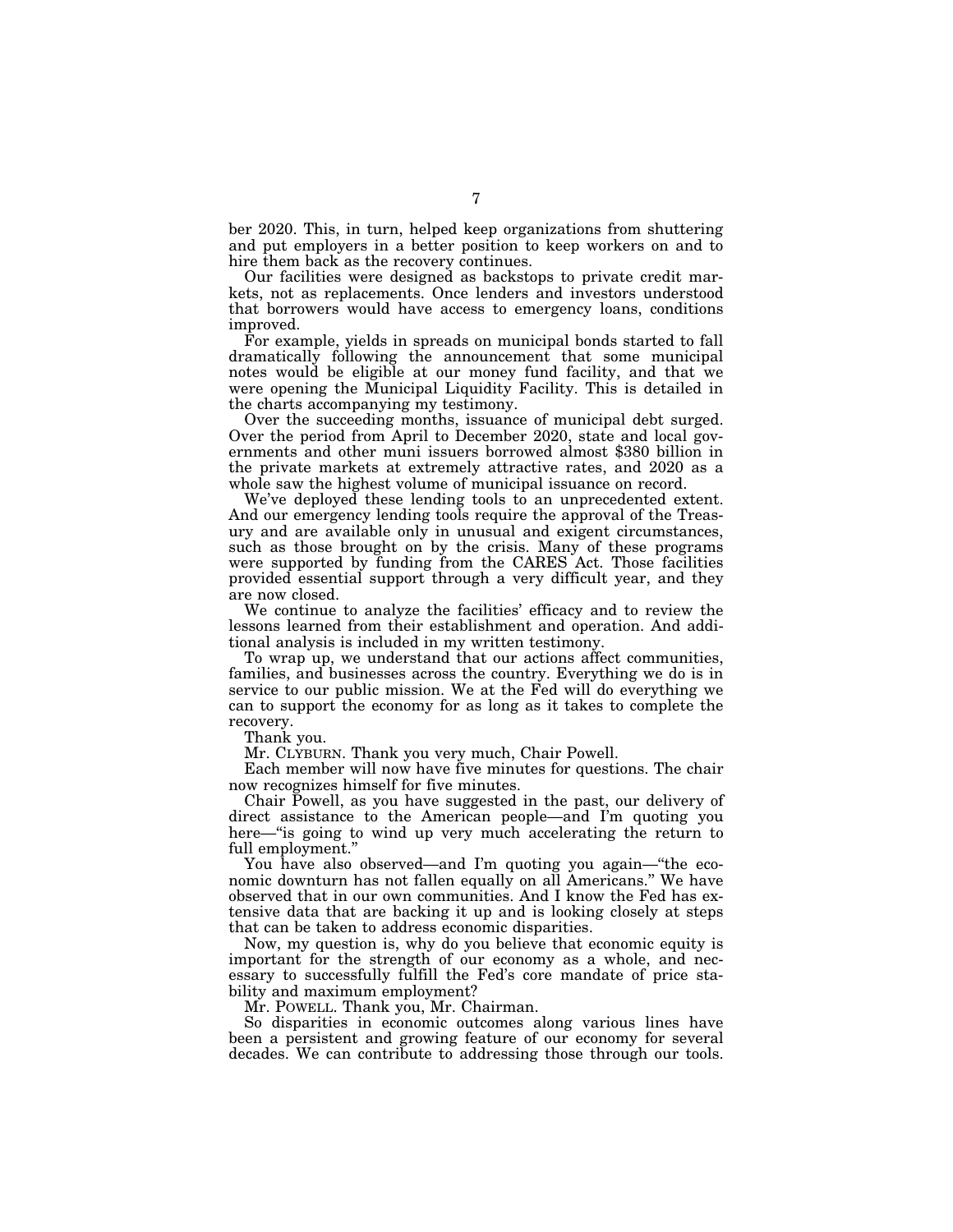It does, of course, take a much broader set of policies from the legislature to really make significant progress on this.

So, what we can do, really, is to focus principally on the employment mandate and to assure that we achieve maximum employment, which we now define as a broad and inclusive goal, meaning we will not just look at the headline numbers for unemployment, we will look at all kinds of measures of unemployment, including unemployment and employment for various groups, ethnic groups, gender groups, and things like that. We'll look at—it is a broad and inclusive goal.

We will also, under our new framework, respond to shortfalls only in full employment. We will not raise interest rates preemptively because we think employment is too high because we fear the possible onset of inflation. Instead, we will wait for actual evidence of actual inflation or other imbalances.

So those are the—that is the most important thing that we can do.

I mean, I think the point is that there's a growing realization, really, across the political spectrum that we need to achieve more inclusive prosperity. Real incomes at the lower end of the spectrum have stagnated relative to those at the top. Mobility across income spectrums has declined in the United States and now lags that of most other advanced economies.

These things hold us back as an economy and as a country. And I do think these are important issues that relate to the overall performance of the economy and, therefore, are in scope for us to analyze and call out.

Mr. CLYBURN. Well, thank you for that.

You know, one of the primary goals of the select subcommittee is to ensure that our response to the pandemic is effective, efficient, and equitable. Now, I appreciate that the Fed, under your leadership, recognizes the importance of all three of these attributes for future economic strength.

I'm not a social scientist, by any means, but I am well aware that in past recoveries—and we don't have to go all the way back to the 1930's to see this phenomenon; we saw it taking place in 2009. And that recovery was slow because, I feel, we did too little when we should've been going bigger and bolder, which we've done here.

And I appreciate the fact that you are recognizing that and helping to build America back under this Rescue Plan, this Families Plan, all these things that are necessary to make sure that all elements in our society build—or, come back, not just to where we were but hopefully beyond. And I thank you for the way you have handled this, and I look forward to continuing to work with you on that.

And, with that, I'll yield to the ranking member.

Mr. SCALISE. Thank you, Mr. Chairman.

Mr. Powell, Chairman Powell, if we can go back to the pre-pandemic and look at, first, where the economy was, how it was performing, were we experiencing a record economic expansion prior to the pandemic?

Mr. POWELL. The longest in our history.

Mr. SCALISE. And so, we saw the lowest overall unemployment. Is that correct?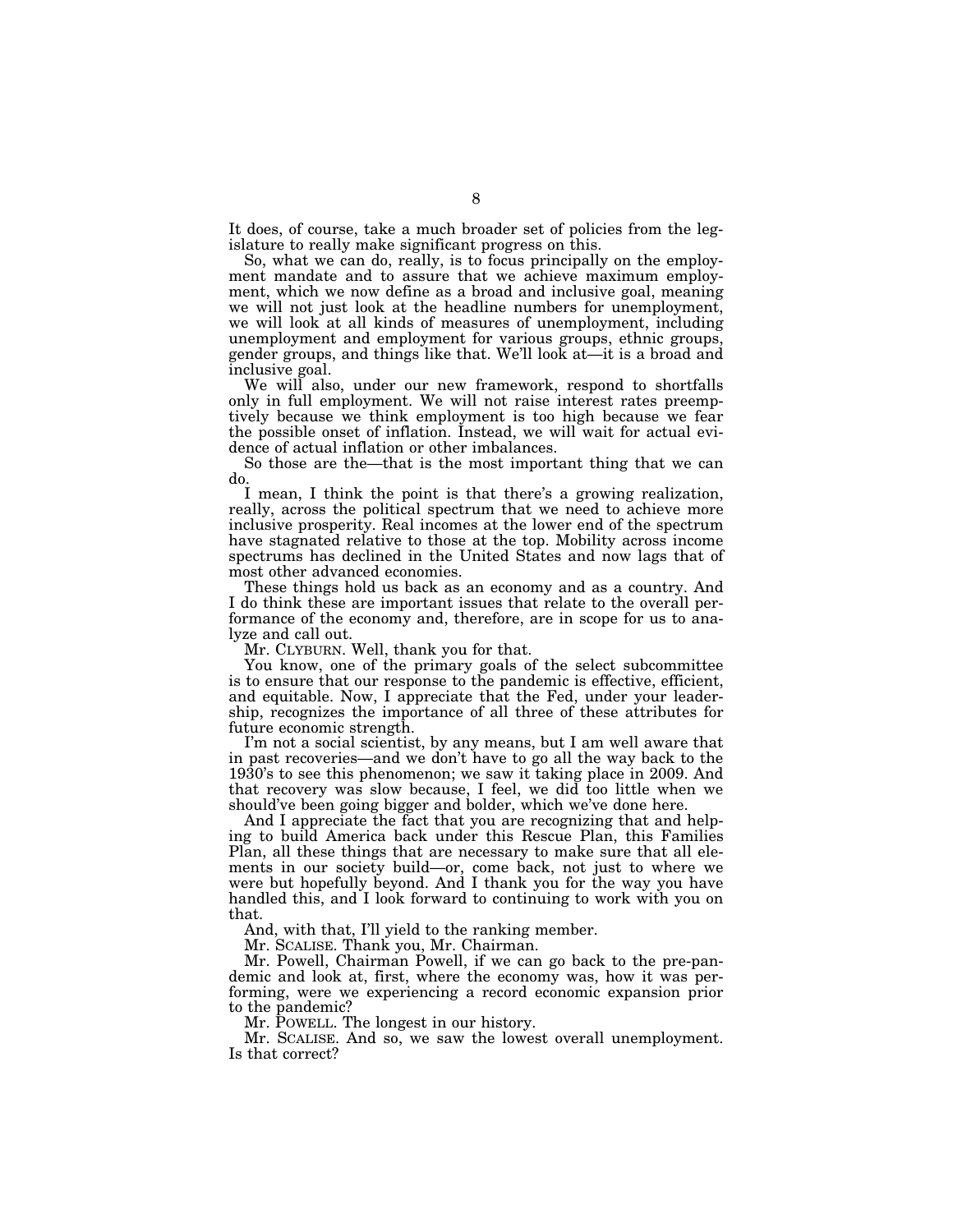Mr. POWELL. That is. Well, since—in 50 years, really. Yes.

Mr. SCALISE. Since the 1960's, let's say.

Mr. POWELL. That's right.

Mr. SCALISE. How about how it was affecting everybody? I know we've got some that try to say it didn't impact all groups. We've seen other numbers—I've surely seen other numbers that show that everybody benefited but especially those lowest-level entry levels. We saw record startups, African-American unemployment, Hispanic unemployment at all-time records. Is that what you saw as well?

Mr. POWELL. Yes. And, really, that started to happen in the last two or three years of the very long expansion, which shows you the benefit of a very strong labor market. We saw all-time record-low unemployment since 1972 or so when we started tracking it for African Americans and very low for Hispanics as well.

Mr. SCALISE. Right. And, obviously, the Tax Cuts and Jobs Act passed, that is when we started seeing that happen. In fact, right before the bill was signed into law, we saw major companies— AT&T started and then every day there would be more announcements of companies announcing bonuses and increased wages for their employees because of a more competitive tax rate globally.

Did you see that same thing?

Mr. POWELL. You know, we don't comment on particular—the effects of particular bills, as you can imagine, of any kind.

Mr. SCALISE. I'll give you that. And, obviously, there's enough documentation of those reports as people would announce that they were doing it strictly because America had become competitive again. We had the highest corporate rate in the world. We made ourselves not only competitive, we had a 21-percent rate when the world average was 23 percent, and then we saw all of those great benefits.

We also saw record-high markets, didn't we?

Mr. POWELL. We did, yes, I guess.

Mr. SCALISE. So, when we saw the government-ordered lockdowns, whether it's businesses, schools, didn't that ultimately hurt this record-setting economy?

Mr. POWELL. You know, I don't know that I can say that. I mean, I think the—of course, the economy was very hard hit by the pandemic, and it's assigned to others to decide how we should've reacted. It's really not something that the Fed has expertise in or the ability to judge.

Mr. SCALISE. Yes. Would you say that the lockdowns were caused by a reaction to COVID–19 becoming a global pandemic?

Mr. POWELL. Yes.

Mr. SCALISE. And did COVID–19 come from China?

Mr. POWELL. I really—I don't know.

Mr. SCALISE. Well, hopefully this committee will have that hearing on the origin of COVID; we won't have to wonder about it. Obviously, there's a lot of data out there that indicates not only did it start in China, but that it also started in the Wuhan lab. Whether it was intentional or accidental, that is a question no one should have doubt about when we could be having those hearings. So, we'll continue to call for that.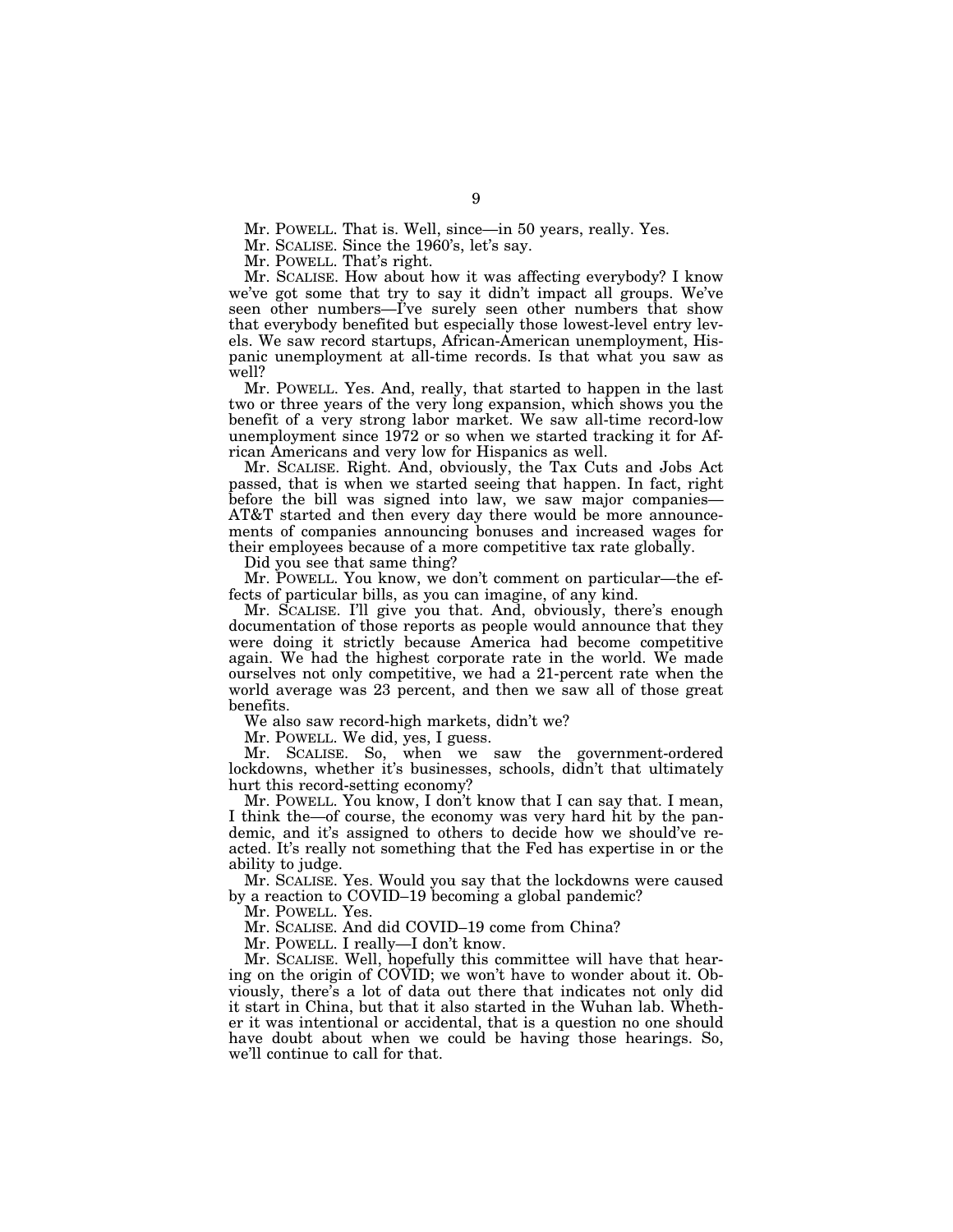But you could see that straight line between the pandemic hitting, from this virus that came from China, and then the shutdown that had a devastating impact not only on lives—over 600,000 in America, millions worldwide—but also on this economic crisis that we're dealing with.

Now I want to turn to the inflation crisis that we're seeing. As you can see right behind me, we've seen a dramatic increase in the cost of many household items, everyday items that families buy milk up five percent, bacon up 13 percent, gas up 56 percent, used cars up 30 percent—as we're seeing a shortage of products, harder for people to get products, supply chain backups, harder to get workers. We're seeing, as the result of that, about a five-percent inflation rate recently.

So, I would ask you, Chairman Powell, is five-percent inflation acceptable to you?

Mr. POWELL. No. Certainly not.

Mr. SCALISE. So, clearly, we want to address this crisis.

Now, when you look with the unemployment crisis, there's 9.3 million job openings right now, which is a record high, yet the economy only added back 500,000 jobs in May.

We've seen the enhanced unemployment being a big factor. In paying people—40 percent of the people that are getting these checks are getting more money not to work than work. That was a policy decision made here in Washington, a very flawed one. You're seeing many states try to address it.

But, ultimately, as we have this labor shortage, as it's creating supply chain backups, as it's starting to get worse, especially on the inflation side, Chairman Powell, will the economy ever reach a full pre-pandemic level if this labor shortage continues?

Mr. POWELL. Well, if it continues. I strongly suspect that labor supply and job creation will be moving up well over the rest of this year.

Mr. SCALISE. And I think that will follow, as you see, many Governors, half the Governors in the country now have decided to end, on their own, that enhanced unemployment, and that is getting people back to work in those states. Unfortunately, some states want to continue paying people not to work, and that's causing inflation in other areas.

Hopefully we can confront this, address it. I wish you well as you look at the tools you have available to you, but hopefully we, as policymakers, get this right as well.

With that, Mr. Chairman, I yield back.

Mr. CLYBURN. I thank the gentleman for yielding back. I'm sure he's going to join me later in making sure we increase the minimum wage so we can do something about the-

Mr. SCALISE. There is no minimum wage right now, Mr. Chairman. They're giving bonuses to people to go back to work.

Mr. CLYBURN. Yes, but I don't think the minimum-wage people got bonuses. Or did they?

Mr. SCALISE. I've seen wages in almost every state go up well above minimum wage.

Mr. CLYBURN. Almost every state. Missed South Carolina. I'm sure they caught Louisiana.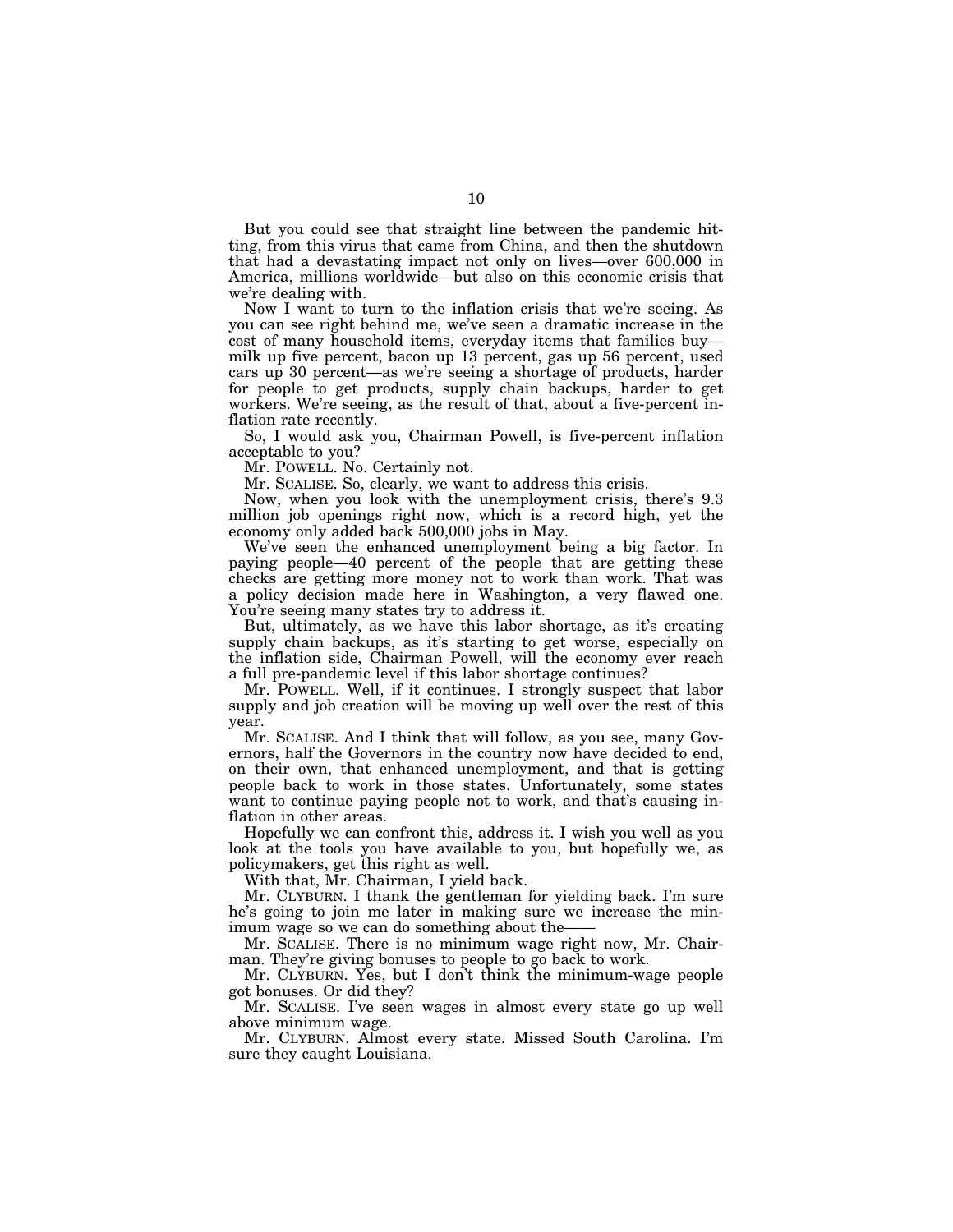Mr. SCALISE. I know my restaurants in the New Orleans area cannot find workers, and they're looking and paying more than they were pre-pandemic. And New Orleans has got the best food in the world. I'm sure South Carolina's not far behind, but-

Mr. CLYBURN. Oh, no, no, no.

Mr. SCALISE. They would like to get those workers back too.

Mr. CLYBURN. Yes, Gullah Geechee's a little better.

With that, I'd yield five minutes to Ms. Maloney.

Mrs. MALONEY. Thank you, Mr. Chairman.

Thank you. It's good to see you again, Chairman Powell.

I want to start by asking about the Fed's monetary policy, and inflation in particular. I am very concerned that the Fed is going to raise rates too early, which would seriously harm the economic recovery.

As you stated last week, much of the recent rise in inflation had actually been expected. I strongly believe that the recent spike in inflation will only be temporary, and that shouldn't cause the Fed to raise interest rates too soon.

In the early months of the pandemic, prices fell incredibly low, so now, a year later, the year-over-year rise in prices looks very high. But that was only because prices fell to artificially low levels last year at this time. This is something that everyone saw coming for many months, so it shouldn't come as a surprise at all.

How much of the recent rise in inflation do you attribute to artificially low prices from early in the pandemic, and how much do you attribute to other effects like supply bottlenecks pushing up prices and a genuine rebound in economic activity?

Mr. POWELL. Well, a pretty substantial part or perhaps all of the overshoot in inflation comes from categories that are directly affected by the reopening of the economy, such as used cars and used cars and trucks in particular. There's sort of a perfect storm of very strong demand and weak supply due to the reopening of the economy and various factors. We see airplane tickets, we saw hotel prices, we see other things.

So those are things that we would look to to stop going up and ultimately to start to decline as these situations resolve themselves. They don't speak to a broadly tight economy and to the kind of thing that has led to high inflation over time.

I will say that these effects have been larger than we expected, and they may turn out to be more persistent than we've expected. But the incoming data are very much consistent with the view that these are factors that will wane over time and that inflation will then move down toward our goals.

And we'll be monitoring that carefully. Of course, we're prepared to use our tools as appropriate, if that turns out not to be the case to, you know, to guide inflation to two percent.

Mrs. MALONEY. Thank you.

Let me followup on that, because we know that inflation statistics are fundamentally flawed right now due to the pandemic. We typically measure inflation using a basket of goods and services that represents what people usually purchase, but the pandemic completely scrambled what everyone was spending money on. People weren't traveling or going out to restaurants, so spending on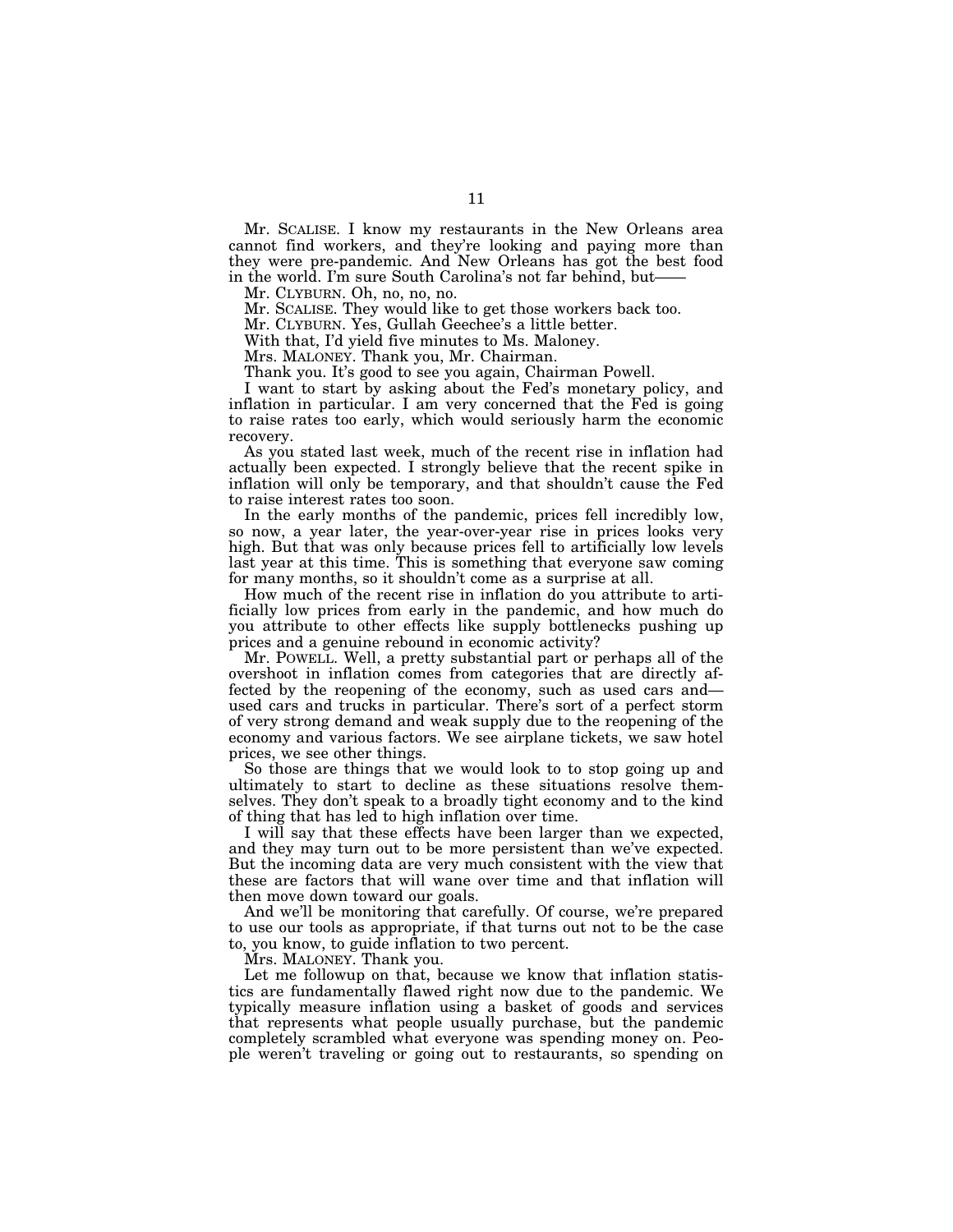those items stopped entirely, while spending on groceries surged dramatically.

As a result, a lot of economists question whether we should be relying so heavily on inflation statistics that we know don't represent what people are actually spending money on.

So, my question is, do you have any concerns with relying on traditional inflation statistics, which we know are unreliable right now in setting monetary policy?

Mr. POWELL. I think the overall point is that the data that we're looking at in the labor market and for inflation and for growth, it's in such an unusual setting of reopening the economy, we have to be very humble about our ability to really try to draw a signal out of it. And it may take some patience to see what really is happening.

Specifically on inflation, you're really talking about consumer price inflation, the CPI. We actually use, at the Fed, PCE—Personal Consumption Expenditure—inflation. And the basket is actually updated on a monthly basis for PCE. And that's one of its more attractive features, from our standpoint.

Still, at a time like this, when people are changing their, you know, consumption patterns in ways that are outside of experience, I would say there's also a challenge there, even though we areour measure is, in fact, updating monthly in terms of its basket.

Mrs. MALONEY. Switching gears a little, I want to ask about the Main Street Lending Program.

It seems clear that both the Main Street Program and the Municipal Program generally improved credit access. Fed officials have acknowledged that the Main Street Program would likely have been more productive with different bank incentives and more generous terms.

And, as you know, the eligibility threshold for the Municipal Program excluded many cities and counties that were deeply affected by the pandemic.

What do you believe are the most important adjustments the Fed could make to the Main Street Lending Program to make it more effective in future crises?

Mr. POWELL. Well, I would say the Main Street Lending Program overall was effective. It made a couple thousand dollars—a couple thousand loans, and it helped a lot of businesses.

So, if I could take away a lesson there, it is that it's very difficult to reach small businesses across America. And I would look to the PPP program and things like that. A lot of these very small businesses didn't need unforgivable loans. These were statutorily unforgivable; they could not be forgiven.

Mrs. MALONEY. Uh-huh.

Mr. POWELL. And so, I would look in that direction going forward.

In terms of Municipal Liquidity Facility, I think that the overall assessment of that is that it was a resounding success. And the test of it is not how many loans we made; the test of it is how much lending took place.

The municipal markets were collapsing. There was no lending going on. The people who put their money in those funds that wind up making all the loans were taking their money out. We an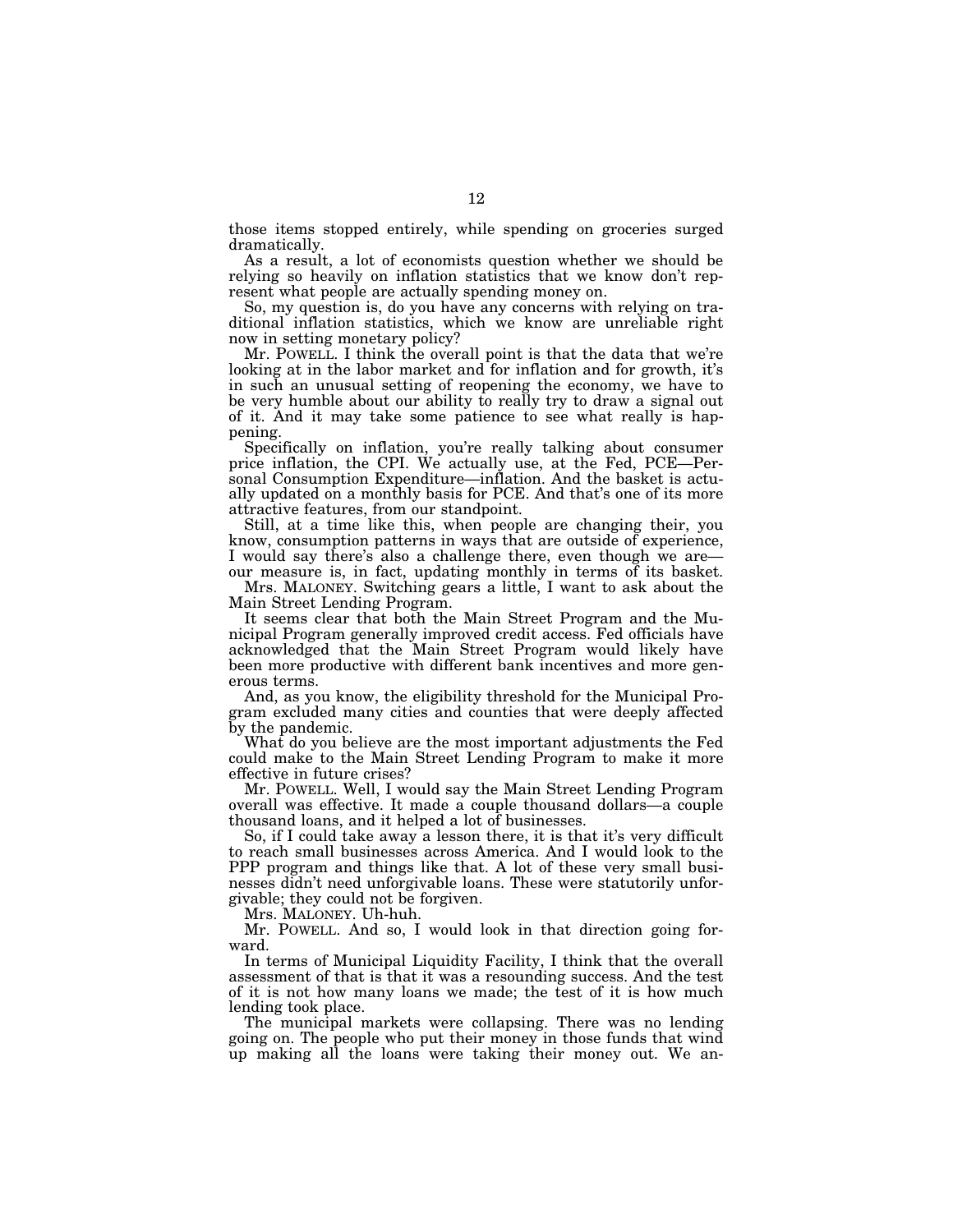nounced the facility, and all of that turned around. And by through much of last year, municipalities, states, had great access to market, including ones with relatively low ratings. Record amounts of borrowing took place at low, low rates.

So, it really worked. I mean, it really stands for the proposition that a backstop is better than a direct loan, in a lot of cases. So, we would look at it that way, and I think that's the way it's generally seen.

Mrs. MALONEY. My time has expired. Thank you. I yield back.

Mr. CLYBURN. I thank the gentielady for yielding back.

The chair now recognizes Dr. Miller-Meeks.

Mrs. MILLER-MEEKS. Thank you, Mr. Chair.

And, Mr. Powell, thank you so much for coming up for us today and for your testimony.

There has been—I think, first and foremost, that the improving economic position we see today, do you think that it would be in existence without Operation Warp Speed and three safe and effective vaccinations?

Mr. POWELL. I think that the vaccines and the widespread adoption of them are absolutely essential to the recovery.

Mrs. MILLER-MEEKS. Thank you.

And, currently, about 40 percent of workers on enhanced unemployment are paid more than they did while they were working. Coincidentally, there is a labor shortage.

In my home state of Iowa, as of May 2021, 87,000 workers dropped out of the labor force since February 2020, a five-percent decrease in the size of Iowa's work force. Notwithstanding, employers in my state cannot find workers. And these are jobs that are greater than \$15 an hour. Even some employers cannot find people to work at salaries of between \$80,000 and \$130,000.

As Governor Brainard pointed out earlier this year, true unemployment is far higher than the headline rate, and the labor force participation rate is nearly six percentage points below where it was at the beginning of the 2lst century.

Shouldn't we be doing everything we can to incentivize work for our own citizens? And shouldn't we be looking at bringing in additional unskilled workers into this country at a time when we have a labor shortage of skilled workers?

Mr. POWELL. So, I'll try to answer.

So, I think a number of things, we think, are weighing on labor supply right now, and those are things that should be expected to abate and wane and go away over the course of coming months. So, we should be seeing our way to strong job creation, we think, as the year goes on.

And there I'm thinking of: A significant number of people still report themselves as not wanting to work because of being afraid of being infected or being afraid of carrying the infection to somebody they may live with who's vulnerable. Also, schools not being open, that's weighing on participation by caretakers.

And, also, unemployment insurance may be interacting with some of those other factors and causing people to go on with their job search longer.

There's another thing, though. The very quick job gains of the early recovery essentially involved going back to your old job.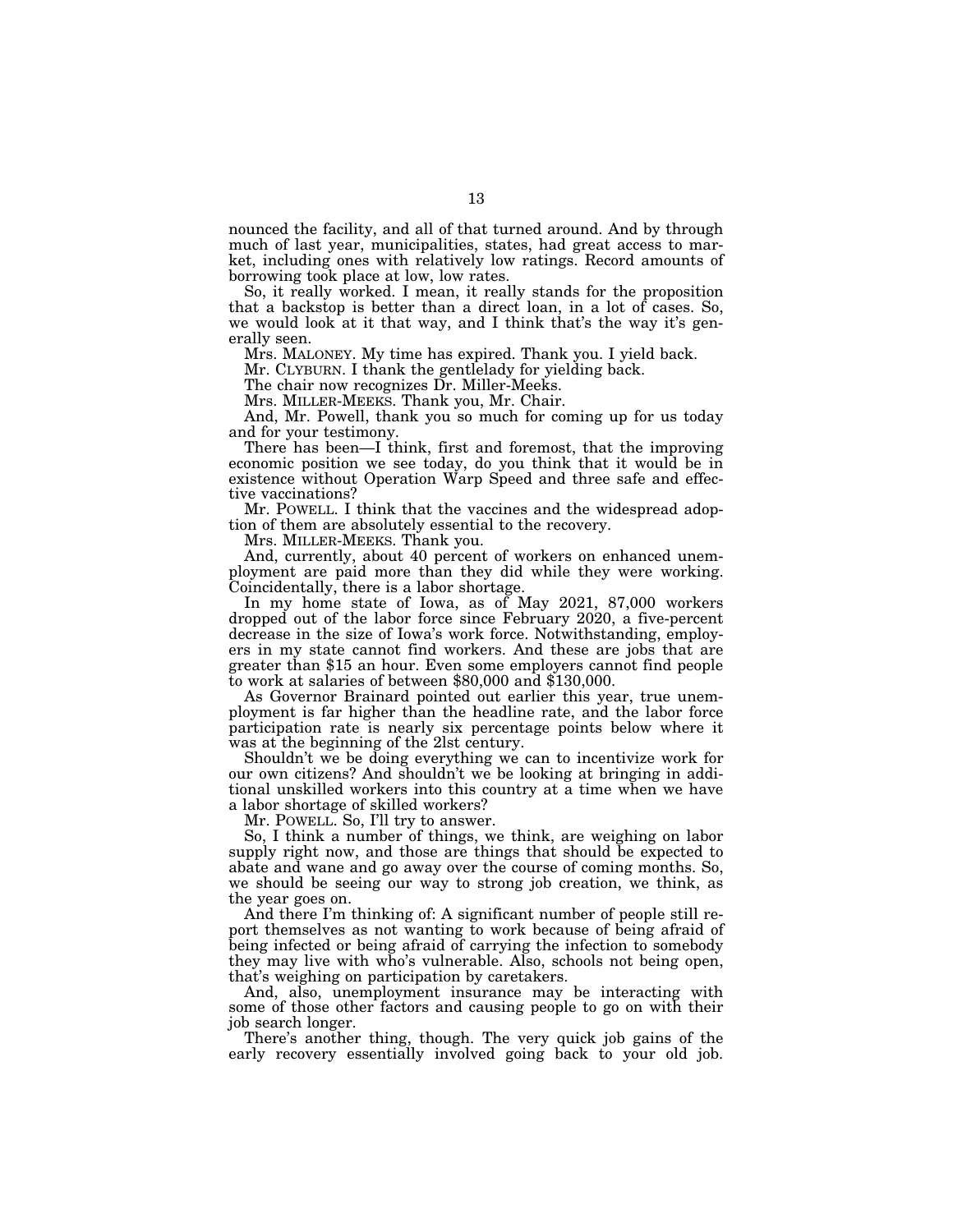That's not so much what's happening now. Now it's actually finding new jobs. And that's a matching function that is more labor-intensive and time-consuming, and there may be a bit of a speed limit on that.

We expect, though, as I said, a lot of progress to go forward.

On immigration, it's something we—really isn't in our bailiwick, and so I try to stay at a high level on a question like that.<br>Mrs. MILLER-MEEKS. President Biden promised not to raise taxes

on anyone making under \$400,000 a year. But inflation, as already been noted, has increased dramatically. And I realize you use the PCE rather than the CPI, but it's over five percent. And it's the most insidious and regressive tax, affecting low-income, minority families, hardworking taxpayers, and seniors on a fixed income.

You stated recently that want current inflation surge is likely to be transitory. Does "likely" mean greater than a 95-percent chance? A 50-percent chance? Or do you have any level of confidence in that prediction?

Mr. POWELL. I have a level of confidence in that prediction. What I have been saying, though, is that we—it's very hard to say what the timing of that will be. When will these bottlenecks disappear? When will there be enough microchips? We saw what happened in the lumber business. Prices have come way down, but they're still pretty high. When will the used-car markets get back into equilibrium?

And so, it's hard to say exactly when it will be and exactly how large the effects will be. But, honestly, if you look at the—if you look behind the headline and look at the categories where these prices are really going up, you'll see that it tends to be areas that are directly affected by the reopening. That's something that we'll go through over a period that will then be over, and it should not leave much of a mark on the ongoing inflation process.

So, there's no reason why it should leave a mark on inflation, say, a year or so ahead, because we should be through it then.

Mrs. MILLER-MEEKS. Thank you.

And, finally, ''The Financial Report of the U.S. Government,'' published annually by the Treasury Department, says unambiguously, the current fiscal path is unsustainable. On our current path, debt is projected to exceed six times the GDP by the end of the century and annual government spending will exceed 50 percent of GDP.

Do you agree with the conclusions of this report? And, if so, isn't this an additional and one of our greatest avoidable crises that our country currently faces?

Mr. POWELL. I think that it—''unsustainable'' just means that the debt is growing faster than the economy. That's been the case for a long time, and I don't think that's controversial.

I think the point I would make is that the time to work on that problem will come, and that time is when employment is high, unemployment is low, economic activity is strong, taxes are rolling in. That's the right time to go to work on a longer-term program that gradually moves us back to, you know, primary balance.

And, ultimately, you just have to get the GDP growing faster than the debt, and it has to do that for an extended period of time. That's how countries get back to a sustainable path.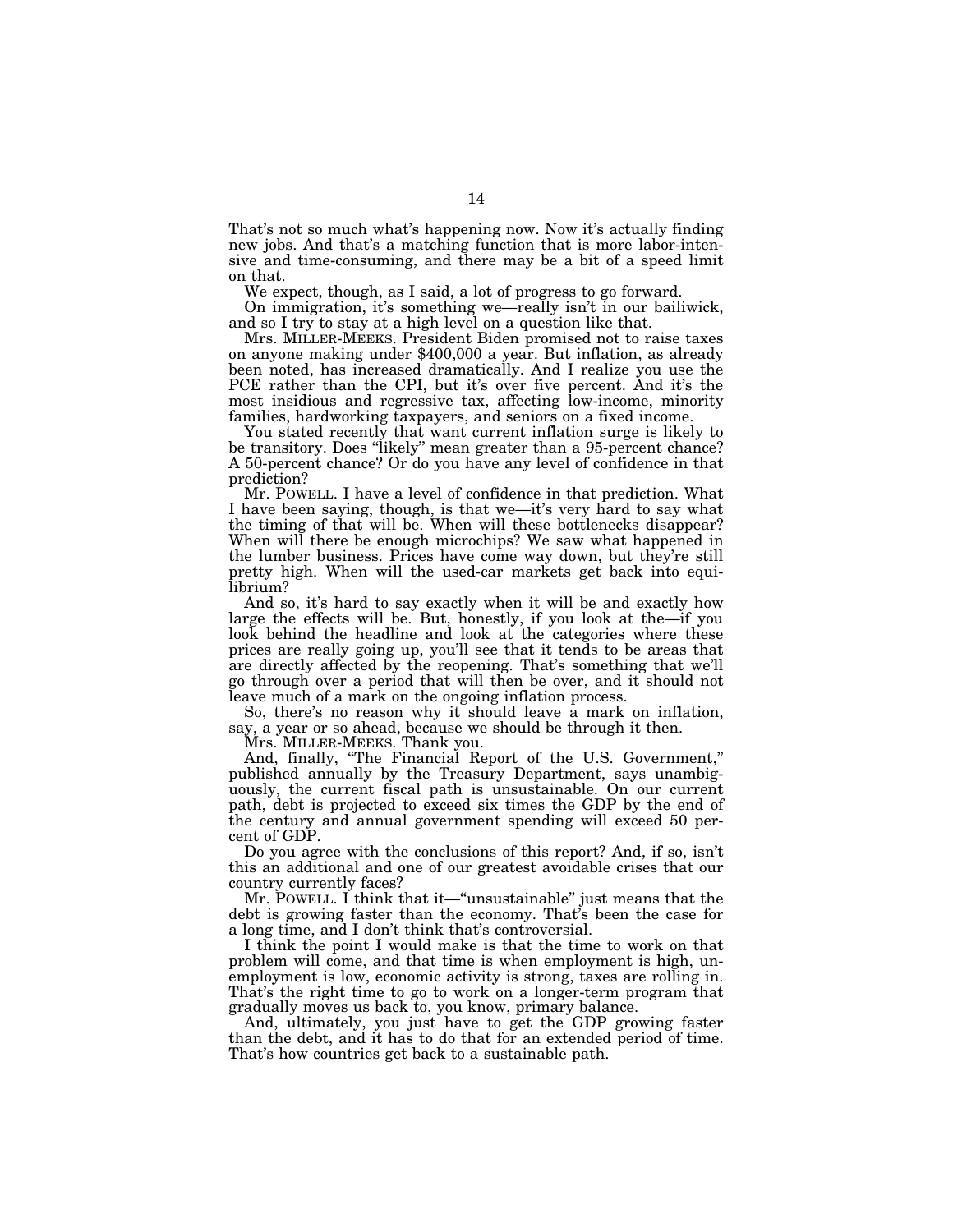Mrs. MILLER-MEEKS. And to be mindful of their spending when the economy is growing.

Thank you so much.

I yield back my time.

Mr. CLYBURN. I thank the gentlelady for yielding back.

The chair now recognizes Mr. Raskin for five minutes.

Mr. RASKIN. Thank you so much, Mr. Chairman.

I'm sorry that you were harangued again this morning about the origins of the coronavirus. I'm very eager also for the House Committee on Science to take up this scientific question, and also deal with the facts that I have emphasized since the beginning: that Donald Trump repeatedly defended the performance of the Chinese Communist Party and General Xi in COVID–19. In February, in March, in April, in May, for many months, I think on 19 different occasions, he defended them as doing a great job and a wonderful job and praising their partnership. So, I'm very eager to get to the bottom of it.

Regardless of whether the virus came out negligently, recklessly, or deliberately, none of it excuses the lethal recklessness of Donald Trump in his complete mismanagement of the coronavirus in our country. And, of course, we lost hundreds of thousands of people before he left office and we got organized to crush the disease, finally.

Mr. Chairman, welcome to our committee.

I was taken with something that you said in February, when you said, ''What it takes to drive productive capacity to raise living standards over time is investment—investment in people's skills and aptitudes, investment in plants and equipment, investment in software.''

Do you agree that investing in our Nation's infrastructure will increase our productive capacity and contribute to long-term economic growth in the country?

Mr. POWELL. Mr. Raskin, I want to start by saying, I don't want to be seen to be addressing any particular legislative proposal. But I think it's basic economics that productivity is what—and demographics are what drive longer-term growth in a country. And one of the big ways to affect productivity is through investment. And that includes infrastructure, includes plants and equipment and people, education, skills, things like that.

So, I think that is the point that I made—was making back in February.

Mr. RASKIN. Gotcha.

Well, let me take a specific example then, and maybe you can help me with it.

Thirty million Americans live in areas with inadequate broadband, which severely limits their abilities to do their work, to develop their businesses, to participate equally in school. I have had high school kids tell me they have to go to McDonald's or Starbucks in order to get internet that they can use for their assignments.

The American Jobs Plan would make unprecedented investments to expand broadband to these rural communities, like Frederick and Carroll County in my district.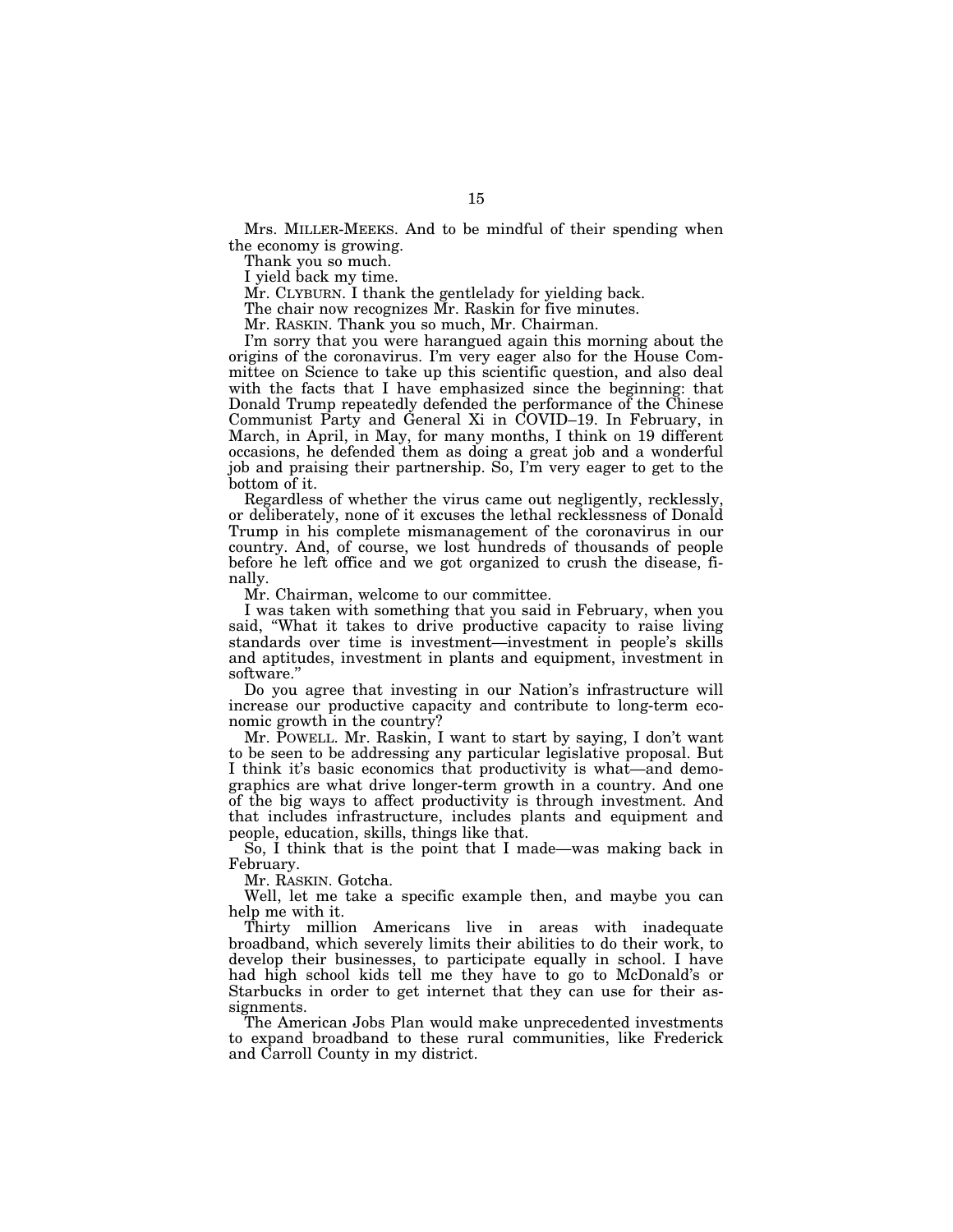And I know that you don't comment on specific legislative proposals, but would you say that, in general, expanding high-speed broadband access to millions of Americans who don't have it, especially in rural areas, would create new economic opportunities and potential for long-term economic growth?

Mr. POWELL. Again, without commenting on particular legislation, I think I would look at broadband like that in the same way that prior generations looked at electricity.

If kids don't have access to the internet and to, basically, all the knowledge that's available through that, they're not going to be able to maximize their potential or realize their potential in this economy.

Mr. RASKIN. Well, that's a fascinating answer to me, because when I tried to look at it historically, it seemed like the definition of ''infrastructure'' has expanded over time. And, you know, when Eisenhower said, "Let's build the highways," people said, "What's that got to do with infrastructure? Infrastructure is bridges.'' And, you know, when President Lincoln did the land grants, you know, to do universities and colleges across the country, people said, ''What's that got to do with infrastructure?''

And so, it does seem like the definition of ''infrastructure'' changes. What is your working definition of ''infrastructure'' as an economic concept?

Mr. POWELL. I don't—I hadn't taken the trouble to really write one down, and I wouldn't like to do it in real-time here, if I can avoid that.

Mr. RASKIN. OK. Well—or, let me just pose it, then, in kind of a more abstract way. Would you say that infrastructure is anything that allows for the expansion of productive capacity and contribution to long-term economic growth?

Mr. POWELL. I don't see anything objectionable about that.

Mr. RASKIN. Yes.

All right. Well, I just very much appreciate your emphasis on investment, because that's what we've been doing with the American Rescue Plan, that's what we want to do with the American Families Plan, that's what we want to do with the American Jobs Plan. We want to reinvest in America, to keep those jobs here in America, and to invest in our communities so we have a solid foundation for the continuing growth of the great American middle class and for the opportunity for lots of poor working people to get into the middle class.

And, with that, I will yield back to you, Mr. Chairman.

Mr. CLYBURN. I thank the gentleman for yielding back.

The chair now recognizes Mr. Jordan for five minutes.

Mr. JORDAN. Thank you, Mr. Chair.

Chairman Powell, the Fed has two mandates, right?

Mr. POWELL. Maximum employment and stable prices.

Mr. JORDAN. Maximum employment and stable prices. Seems like both have got—both got some problems today.

I want to spend a little time on the first. Why are the jobs numbers so bad right now?

Mr. POWELL. Well, I think we're digging out of a very deep hole. We've made a lot of progress, but I would agree with you, we have a long way to go.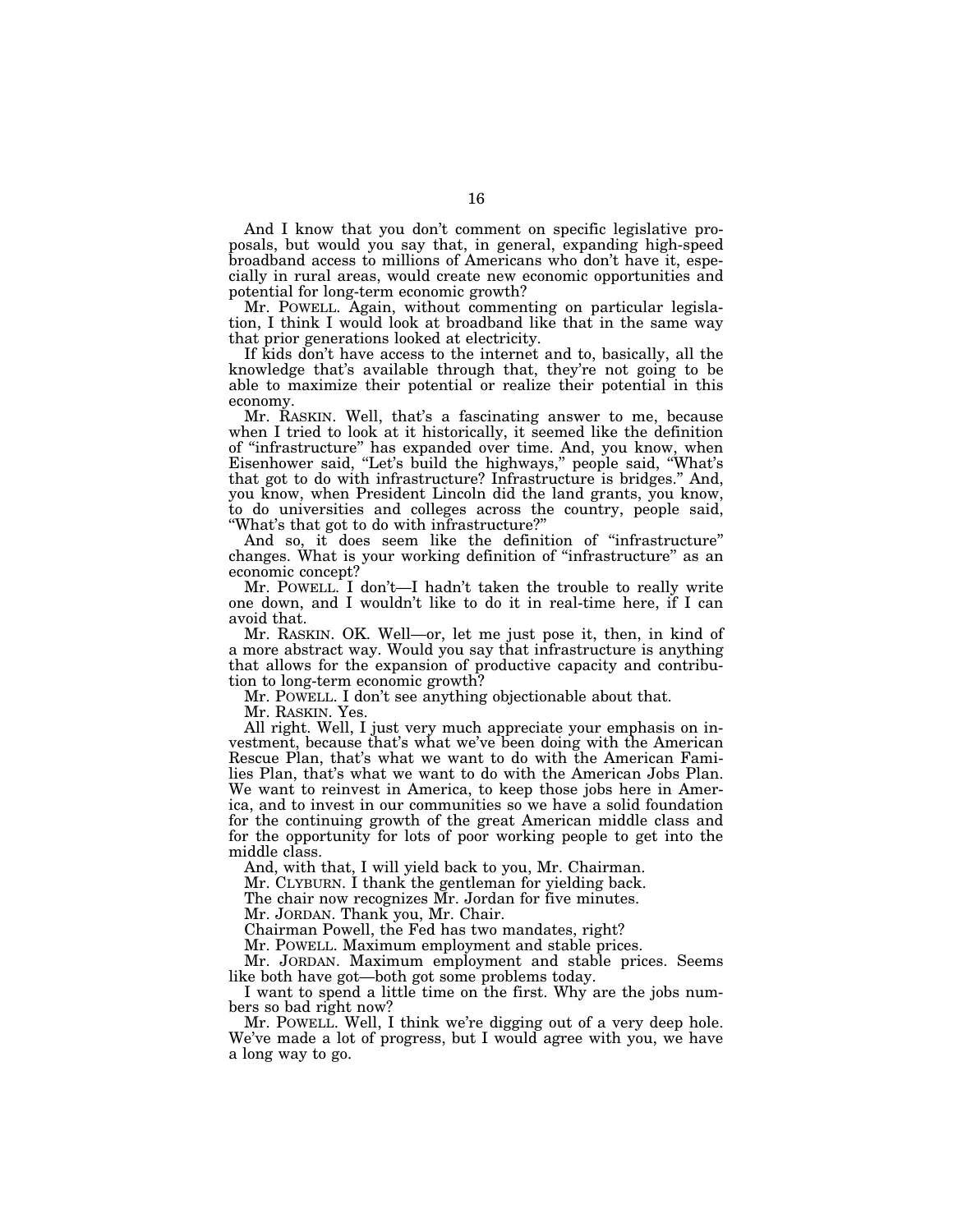Mr. JORDAN. Over 9 million job openings; over the past two months, only 800,000 jobs added back. That's pretty bad. Well, is there a specific reason you point to as why those numbers aren't where we would, frankly, hope they would be?

Mr. POWELL. You know, it's a good question, and my thinking is that there are some temporary factors that are weighing on job creation. And I mentioned those earlier.

Another thing is, actually, actual hiring is at very high levels but it's being offset by high levels of quits and retirements. So, the net—what's happening is that the net job creation has been lower, but actual hiring is high.

And that's—in a sense, quits is a good thing because people are looking for-

Mr. JORDAN. Got it.

Mr. POWELL [continuing]. jobs that they want more. Retirements are just something that happens.

Mr. JORDAN. What about unemployment benefits? Does that factor in as well?

Mr. POWELL. It may be a factor, and it'll be a temporary one, because something like 15 million people will see either those benefits disappear or significantly decrease.

Mr. JORDAN. My understanding is the state unemployment plus the Federal enhancement is \$37,000 a year. Might that discourage people from going back to work?

Mr. POWELL. We're going to find out. We're going to find out, because it's going to be gone really quickly.

Mr. JORDAN. Well, I think we are finding out. Yet, in the stimulus package, child tax credit, family of four, it's about \$110,000.

I mean, every single employer, literally every single employer I talk to in our district—and, frankly, folks I—employers I talk to around the country—tell me they can't find people to work. And you think it's more of quitting and retirements, or is it more unemployment, or a combination, or what is it?

Mr. POWELL. I think it's, in terms of things that are weighing on people getting in the labor force, I think it's those three things I mentioned.

It's still—some people are still afraid of COVID. Maybe they're living with someone who is vulnerable.

It's also schools are closed still, and having schools be open again will free up a lot of caretakers.

I think unemployment benefits, too. I think you would expect a significant, a really strong set of jobs numbers coming up beginning in the next month or two-

Mr. JORDAN. Well, didn't you expect higher numbers in April and May?

Mr. POWELL. Yes, I did.

Mr. JORDAN. I mean, it sort of surprised me. I guess when you pay people not to work, you shouldn't be surprised when you don't have workers.

I've never seen a situation like this where we now have, as the ranking member mentioned, we now have several Governors, 25, I believe, who have turned back, who said: We don't want the Federal enhancement to unemployment.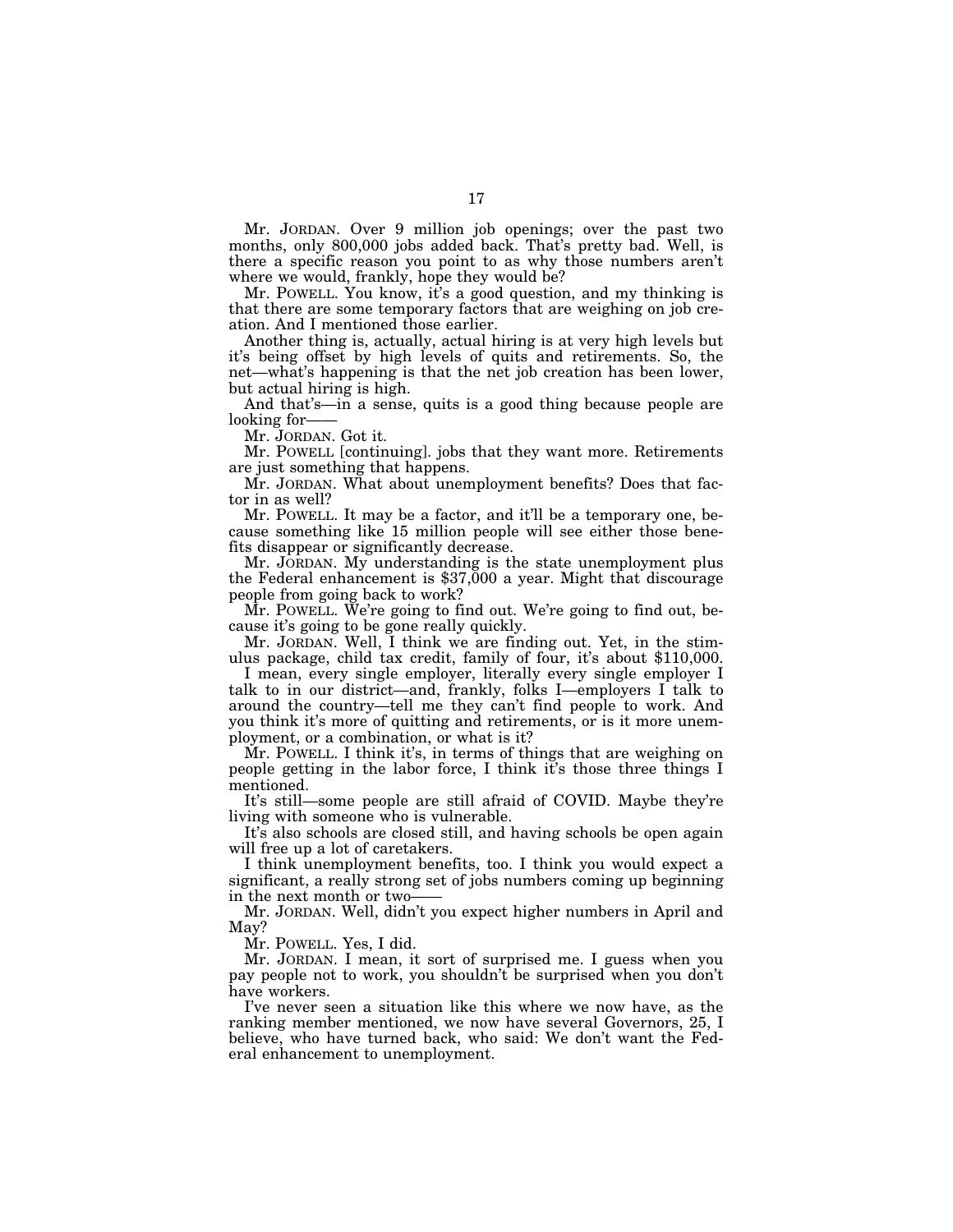I've never seen that. I've been in politics 26 years. I've never seen Governors turn down Federal money. So, I think that just underscores how serious the problem is.

But you said you think it changes soon?

Mr. POWELL. Well, we know that these benefits run out on—the Federal ones run out-

Mr. JORDAN. What if the Democrats renew them, which they're talking about doing?

Mr. POWELL. Excuse me?

Mr. JORDAN. What if the Democrats renew them? That would be a problem, wouldn't it?

Mr. POWELL. Again, I don't comment on-

Mr. JORDAN. No. But you said you expect it to run out and that will help. I'm asking you—that's not what Democrats are saying. They're talking about renewing them. And so, if it helps if they run out, if they renew them, won't that hurt?

Mr. POWELL. Well, these are judgments for people who stand for election.

Mr. JORDAN. No, I'm just following your logic. You said, if it runs out, that will help the employment situation. I mean, I've got employers

Mr. POWELL. I think we'll see strong job creation in the fall, I really do. And I think there are all these, as you point out, 9.3 million job openings, many millions of people unemployed.

There seems to be some kind of a speed limit. It may just be that it's hard to match up with a new job and people feel like they can wait a little bit longer and really shop carefully.

Mr. JORDAN. It seems to me, Chairman—and, again, I know you don't talk—you're not going to comment on policies—but I don't know that Democrats are doing anything right. They kept the economy locked down. They're spending money like crazy, proposing more, I think a \$6 trillion budget the White House is proposing, all causing inflation.

Inflation went up the last four months, continues to increase. As you said, you've got two mandates at the Fed: stable employment, low inflation. We've got unstable employment, we've got high inflation.

And now they're paying people not to work, and that may continue.

And then, finally, on top of all that, they're thinking about raising taxes.

I mean, this is amazing to me. First you pay people not to work, and then the folks who are working, you're going to raise their taxes, and somehow they think that's going to help our economy, when, as I said now a couple times, every single employer I talk to tells me they can't find people to work.

What do you think about all those policy ideas from the Democrats?

Mr. POWELL. Again, it's not my job.

Mr. JORDAN. No, but your job is stable employment and low inflation. Right now, we have 9 million job openings and inflation that's went up five months in a row. So, something has to give.

I don't necessarily—I'm not necessarily blaming you. I'm blaming the Democrat policies. And it seems to me the idea that they're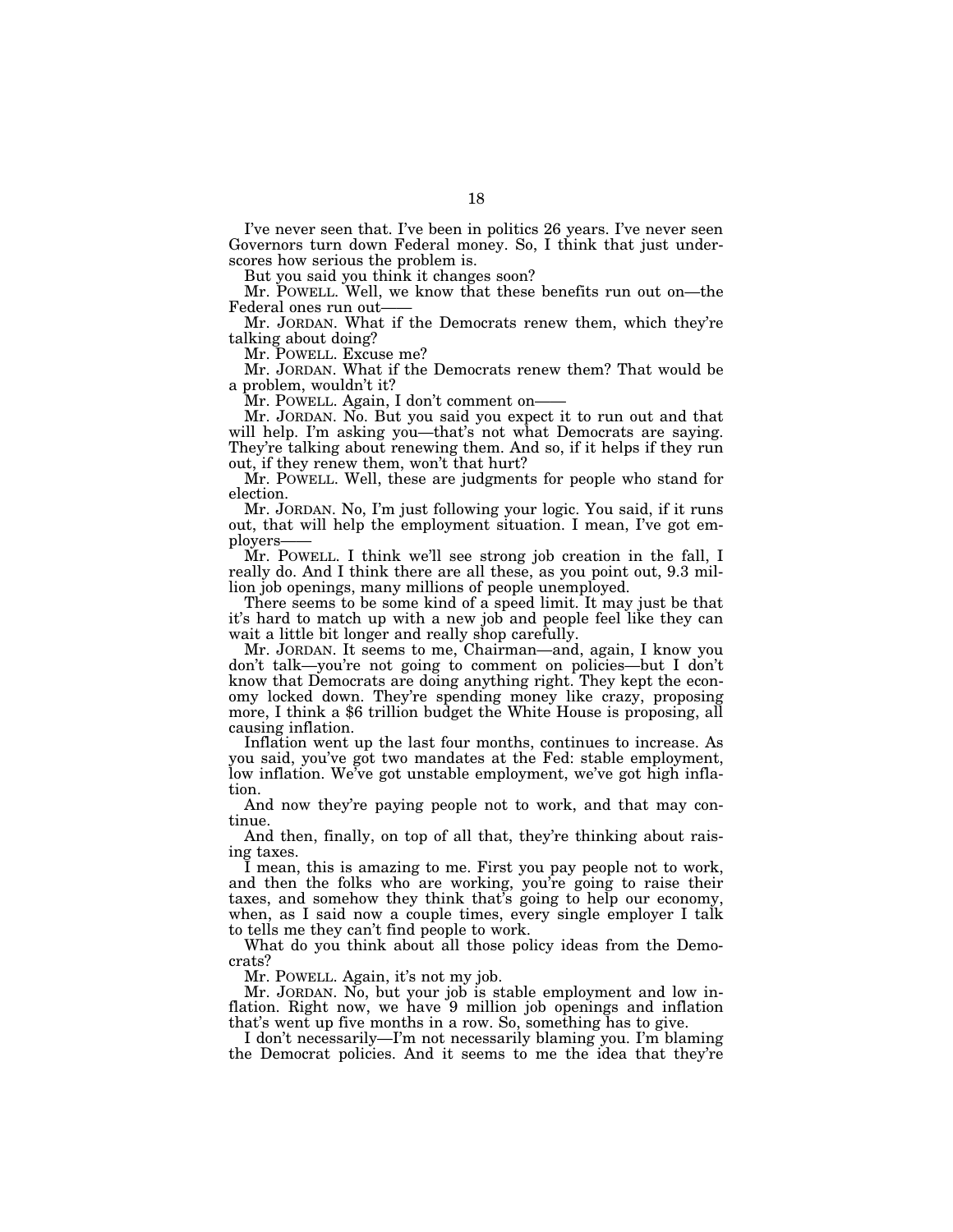going to extend the Federal enhancement make absolutely no sense. The idea they're going to raise taxes on hardworking Americans makes absolutely no sense. And the idea they're going to spend \$6 trillion also makes absolutely no sense.

So, as I said, it seems to me they're doing everything wrong, making your job that much harder.

With that, Mr. Chairman, I yield back.

Mr. CLYBURN. It's a good thing, too.

Mr. JORDAN. I don't give comments when you make your statements. Tell me what I said wrong in that statement.

Mr. CLYBURN. It's a good thing that you're yielding back so I can give five minutes to Mr. Foster.

Mr. JORDAN. It's a good thing I made those points about how bad the Democrat policies are. That's the good thing.

And I'd like to answer—and it would be nice if the Fed Chairman would answer the fact that, if you guys extend unemployment, which he said if it goes away will be good for the economy, and if you extend it, he wouldn't answer that question.

Mr. CLYBURN. With that, I yield five minutes to Mr. Foster.

Mr. FOSTER. Thank you.

And I sympathize with the chairman sort of being left speechless by the logic that we just saw demonstrated.

I'd also like to respond to some of my Republican colleagues about the origin of the coronavirus. The Science Committee Investigations and Oversight Subcommittee that I chair is, in fact, having a hearing on—hearings on the origin of the coronavirus. The first is scheduled July 14 at 11 a.m.

These hearings are going to be science based. And I think it says a lot about how seriously my Republican colleagues take science that they cannot even find a complete set of members to serve on that committee, on that Science subcommittee. They have only two members, the ranking member and Representative Sessions.

Well, with that out of the way, I just want to thank you, Chairman Powell. In your testimony, you correctly note the importance of the successful vaccination campaign. Under the Biden administration's leadership, we've now administered over 300 million vaccine doses, and COVID infections have fallen dramatically.

The CDC has advised that vaccinated people can safely engage in a wide variety of activities, and states have been able to do that and ease coronavirus health restrictions. And when they do that, our economy recovers.

I think it's clear to everyone that the return on our investment on vaccines, starting with money and directions provided by Congress before Operation Warp Speed was even announced, and following decades of federally funded research into the underlying science, has had the highest return on investment of really any that our country has ever made.

Would you agree with that?

Mr. POWELL. I don't have a number to put on that. But, yes, I would think the return on investment would be high.

Mr. FOSTER. But the return on investment is not limited to vaccinating the United States. We also benefit economically by helping vaccinate our trading partners.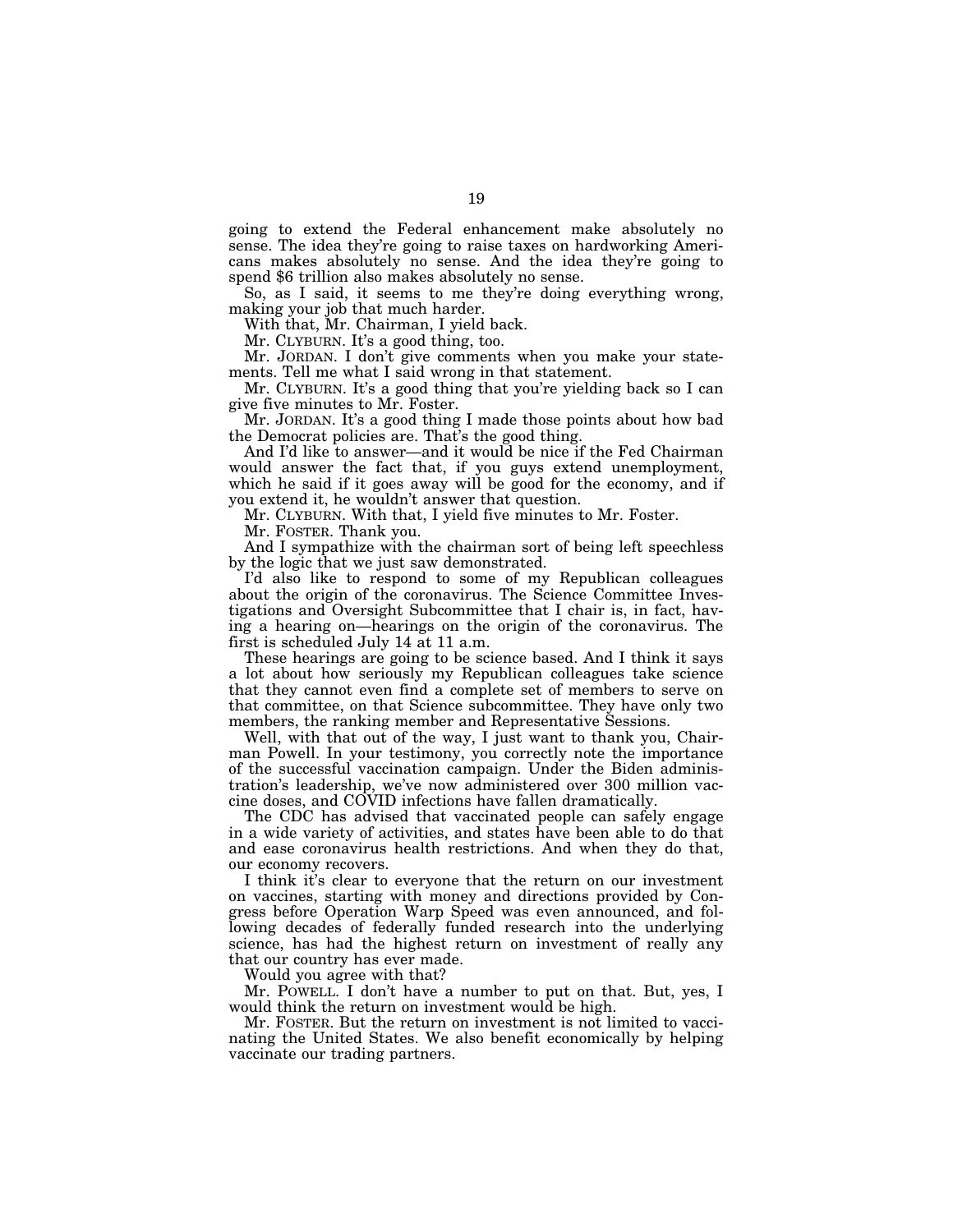Would you also agree that the return on that investment is likely to be very high?

Mr. POWELL. I would, yes.

Mr. FOSTER. Yes. And would you be willing to have some of your brilliant economists that work for you actually try to put a rough number on that, because it's an important thing for us to appreciate as we decide how much of resources to devote to helping other nations around the world?

Mr. POWELL. I will be glad to do that.

Mr. FOSTER. Thank you.

And now with COVID, our economy has experienced a number of inflation shocks—the tight labor markets, commodity shortages, release of pent-up consumer demand, chip shortages, as you mentioned, due to underinvestment in foundries and overinvestment in Bitcoin and meme stocks, proposals to move on shore the supply chains that have historically been offshore, which will in general increase prices.

And all of this, however, happens against a continuing backdrop of long-term technological job loss that was arguably accelerated by COVID.

So how do you think this is all going to net out when the transients are over, the longer term, say medium term effect of inflation?

Mr. POWELL. I mean, it's incredibly hard to say really.

If you're positing an actual reversal of globalization, that could have implications as you suggest.

But I wonder if that's really going to happen because of policies that we adopt. Technology goes instantly around the world. It's not going to be easy to stop that. The economy's become very globalized.

And also production technology is so much more efficient than it was. You can do things with the new technologies. You can manufacture things here that may or may not result in a lot of jobs in manufacturing, but you can certainly make things. There may be reshoring here that's actually quite efficient in terms of costs.

Mr. FOSTER. So, the jobs will come back to the U.S., but they'll be taken by robots.

Mr. POWELL. There is some of that——

Mr. FOSTER. There is some of that.

Mr. POWELL [continuing]. in manufacturing, as you know.

Mr. FOSTER. Yes. So, you really maintain some uncertainty on how this is going to net out for the inflation.

Mr. POWELL. A lot of uncertainty, yes.

Mr. FOSTER. Yes. OK.

Let's see. And my last thing. You've been talking a little bit about high-speed broadband, which is, I think, an important investment with huge return.

An important part of that is that when Americans get, for the first time, access to the internet, that they're also provided a secure digital ID that prevents them from becoming victims to identity fraud and allows them to safely participate in our economy.

One of your other projects you're working on, central bank digital currencies, is going to need to have a secure digital ID to allow people to transact in digital dollars in a safe way that can't be abused.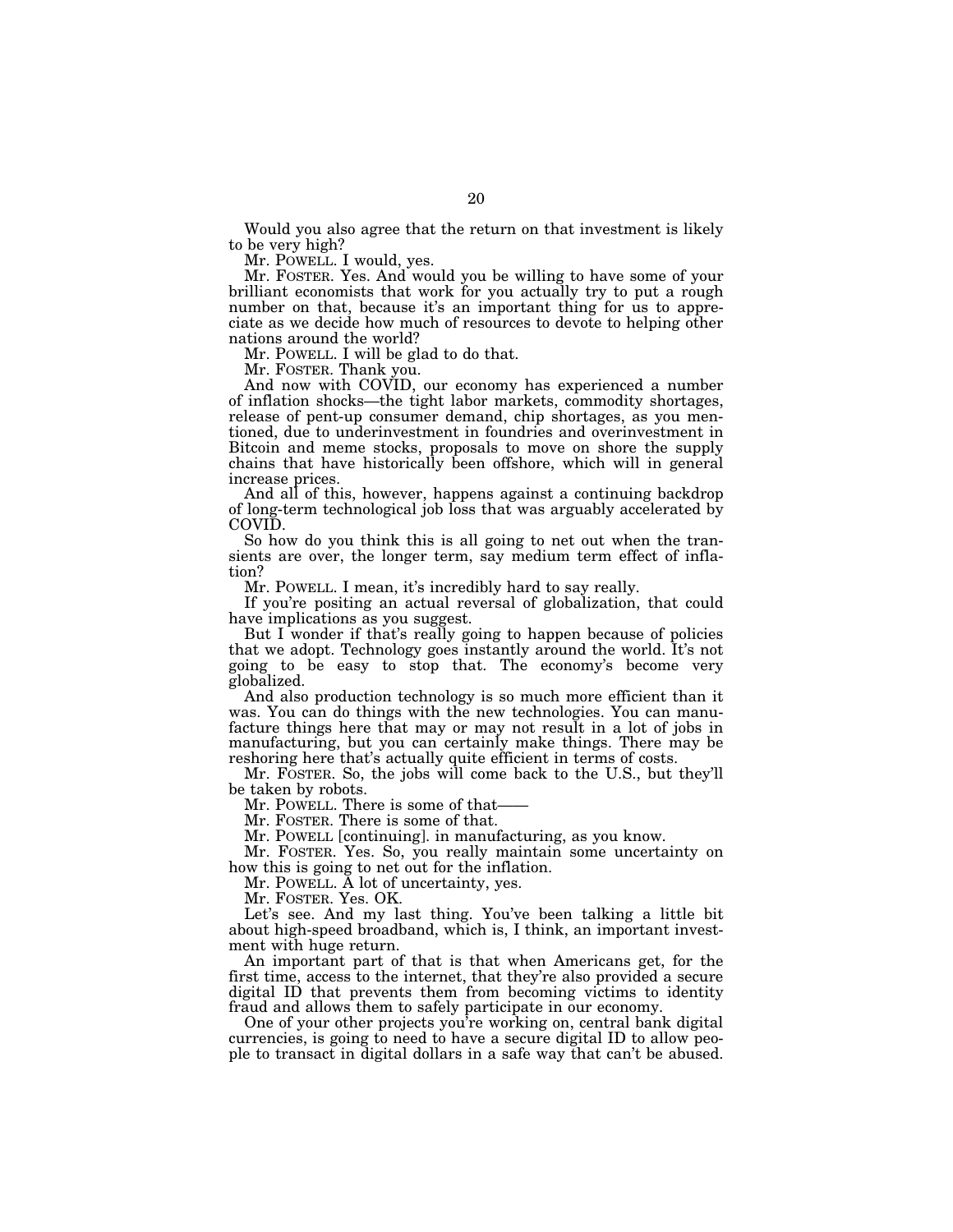Are you working internationally to try to get these secure digital IDs as part of your negotiations on central bank digital currencies and others?

Mr. POWELL. I think it's part of the discussion. I would say we're not as far along as your description would suggest on that. But that's—it's certainly something you would need to be able to have-

Mr. FOSTER. Well, will it be addressed in your white paper coming out this summer?

Mr. POWELL. A lot of things will be addressed. I'm not sure if that would be. That's something—you certainly need that down the road. We probably will be. We're just laying it out right now.

Mr. FOSTER. Yes. No, it's important for our economic recovery as well as planning to respond to China, frankly, on central bank digital currencies. So, put it—move it up on your to-do list.

Thanks much, and I yield back.

Mr. POWELL. Thank you.

Mr. CLYBURN. I thank the gentleman for yielding back.

My understanding is that Dr. Green has joined us. If so, he's now recognized for five minutes.

Mr. GREEN. Can you hear me, Mr. Chairman?

Mr. CLYBURN. We can hear you, yes.

Mr. GREEN. OK, thank you. Sorry about that. Thank you, Chairman Clyburn and Ranking Member Scalise. And I want to thank Chairman Powell for being here today.

Last summer, when the former Fed Chairs Bernanke and now-Treasury Secretary Yellen testified before this subcommittee, I expressed some concern that the excessive spending by Congress and money printing by the Fed might cause inflation. Mr. Bernanke denied this, saying that people said there'd be inflation in 2008, but they were wrong.

Mr. Chairman, the numbers are in, and it looks like there is some inflation, at least the past couple of months, four and now five percent.

When Congress spends trillions of dollars and the Fed prints money, something's got to give.

Prosperity isn't created by government, I don't believe. It's created by workers, by businesses, by entrepreneurs creating and inventing, innovating.

I founded a healthcare company, grew that company up to over 200 million in annual revenue in just eight years, and I have a little bit of experience on understanding how to create jobs, grow business, et cetera.

And I genuinely believe those businesses out there are looking at this inflation as a tax. Now, it's a hidden tax. They see it as a tax on their ability to do B-to-B transactions or B-to-customer.

Every dollar the government spends has to come out of somebody's pocket. Whether it's through another tax or a reduction in their purchasing power, it comes out.

And if we don't get our fiscal house in order, I worry that that inflation won't be transitory, as I know you've said both in the press and probably here today. And I apologize for being a little bit late.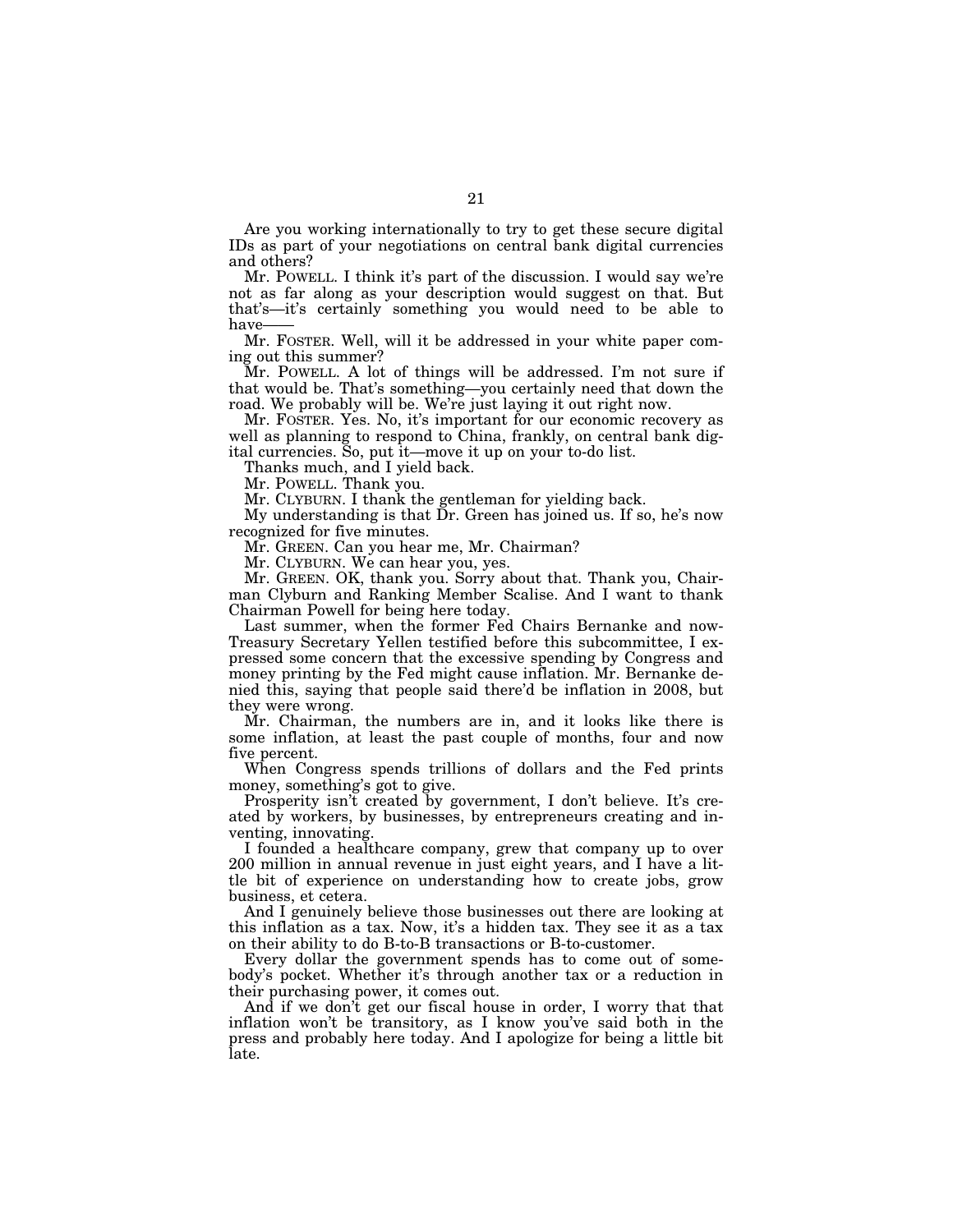My first question, Chairman Powell. Are you concerned from an economic and really a national security perspective about Russia and China dumping the dollar and their, what appears to be a move to some kind of financial alliance between the two of them?

Mr. POWELL. That's not something that's really within our bailiwick or on our radar screen.

The dollar is the world's reserve currency. There really is no currency that's close to being able to compete. That's because of our democratic institutions and our record of maintaining low inflation, and because we have open capital markets and are great traders with the rest of the world. I don't see anything changing that anytime soon.

Mr. GREEN. Do you see the threat of raising the capital gains tax to 40 percent as a challenge to those capital markets?

Mr. POWELL. Again, I really don't comment on tax and spending proposals. We don't have any authority over that. The level of capital gains tax is something that is the business of elected officials, not the business of the Fed.

Mr. GREEN. I appreciate that.

Over the past 10 years, the Fed's—the Federal Government's net interest costs have grown about 25 percent relative to GDP despite the historically low interest rates.

If spending remains on its current trajectory and interest rates reach their historic average of 5.7 percent, do you think the Federal Government will be able to pay its bills?

Mr. POWELL. I have no question that the U.S. Government will be able to pay its bills for the foreseeable future. There is no case in which that would not be the case. We have the strongest and largest and most flexible economy in the world.

It's also true, though, that we're on an unsustainable path and that we're going to have to address that. And, as I mentioned, the time to address that is when the economy is strong, unemployment is low, and economic activity is high.

Mr. GREEN. Is it possible that the high interest rate that we're seeing today is the start of something that could be as bad as the 1970's? And, if not, could you explain why?

Mr. POWELL. You say higher interest rates or higher inflation? Mr. GREEN. Inflation. I'm sorry.

Mr. POWELL. OK.

Very, very unlikely. What we're seeing now, we believe, is inflation in particular categories of goods and services that are being directly affected by this unique historical event that none of us has lived through before, called ''reopening the economy after closing it.''

So, you see extremely strong demand for labor, for goods, for services, and you see the supply side caught a little bit flatfooted in trying to catch up.

And you see bottlenecks with—and you see this all over the world, by the way. This is not just the United States. You see it everywhere. And it's very similar kinds of situations.

And you also, you have a central bank that's committed to price stability and has defined what price stability is and is strongly prepared to use its tools to keep us around two percent inflation.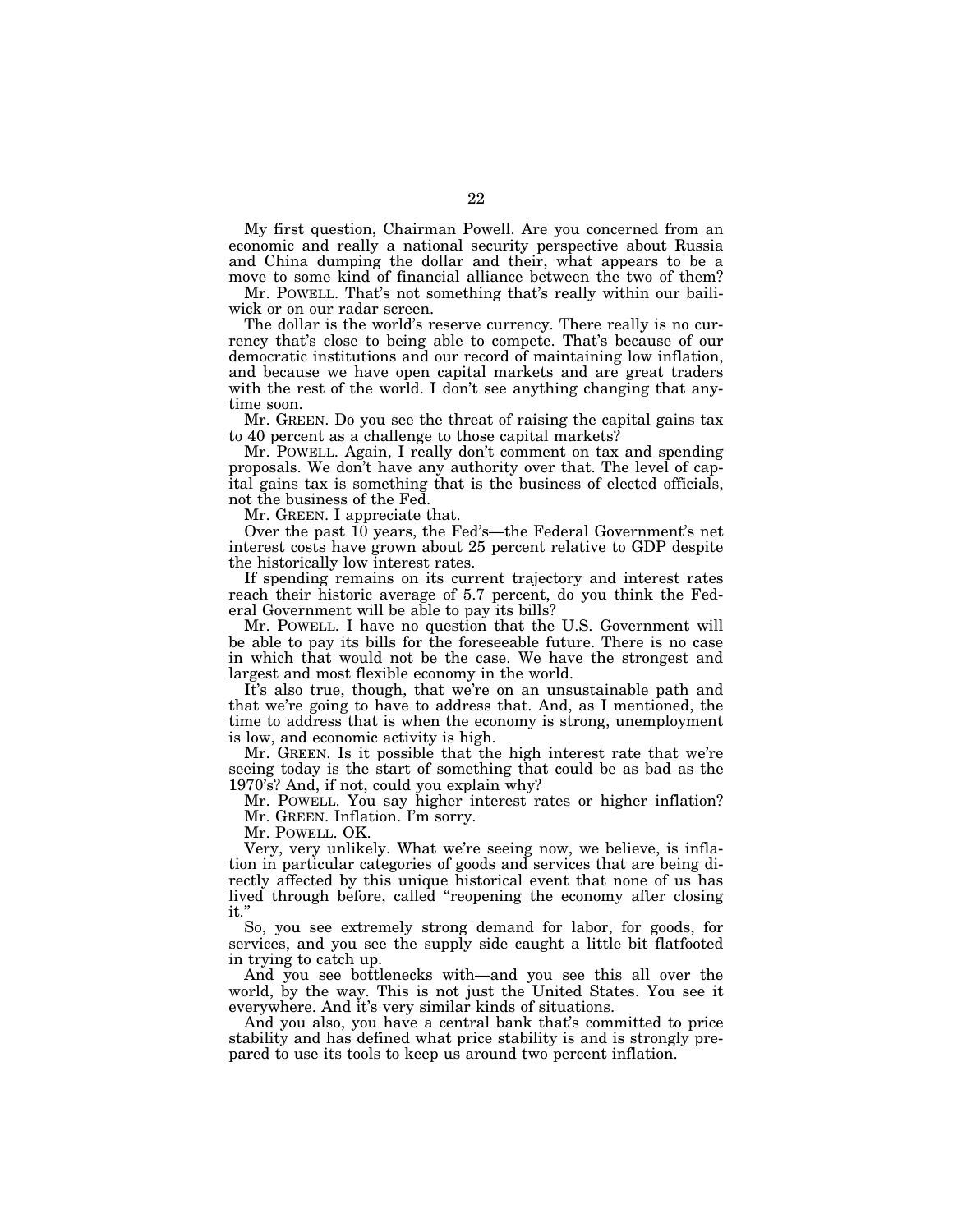So, all of those things suggest to me that an episode like what we saw in the 1970's—and I graduated from college in 1975, I had a front row seat—that nothing like that—I don't expect anything like that to happen.

Mr. GREEN. OK.

Mr. Chairman, I can't see the clock, unfortunately. I don't know if I have any more time.

Mr. CLYBURN. You are out of time.

Mr. GREEN. OK. Thank you, Mr. Chairman. I yield.

Mr. CLYBURN. Thank you for yielding back.

The chair now recognizes Mr. Krishnamoorthi for five minutes. Mr. KRISHNAMOORTHI. Thank you, Mr. Chairman.

And thank you, Chairman Powell, for appearing before us.

Back in 2019 you said the following. You said: ''We try to create a strong labor market. For many, many people and many, many communities, that's enough. But for people who are at the margins, the low-to moderate-income community, that's not enough. They need a chance.''

And earlier that year you said you were cutting rates, in part, to help those who are, quote, ''left behind.''

How do you see the impact of the pandemic on these groups of people for whom you expressed empathy and concern back in 2019? And how do you see the recovery affecting them?

Mr. POWELL. Well, in the first instance, the pandemic hit the service industries very hard, industries that involve dealing with the public—hotels, travel, entertainment.

And the people in those customer-facing, public-facing jobs, they tend to be relatively low-paid jobs, and they're—minorities and women are significantly overrepresented among the people in those jobs. And that's who got laid off. Most of the layoffs, a big chunk of the layoffs disproportionately were in those industries.

So, it's clear this pandemic really hit those people hard. And why it was even more painful was that, in the last couple of years of the very long expansion that ended in March 2020, the longest in our history, you really began to see benefits going more to those groups than to the high end. I mean, wage gains at the lower end of the income spectrum were bigger than they were at the higher end. That began to be the case in year 8, 9, 10, and the 11th year.

And that was a very positive thing—high labor force participation, the benefits of prosperity being spread widely—and it could have gone on for a long time but for the pandemic.

So, we have the pandemic. And those industries are hiring people back. A whole lot of the job creation we're seeing is in those industries. You're still several million short in those industries of where employment was. But there are really high, very large numbers of job openings in a number of industries, including the service industry.

So, I really am hopeful, with the strength of labor demand—it really is remarkably strong—that over time—and not a lot of time—this will sort itself out, and we'll find ourselves in a very, very strong labor market with low unemployment, wages going up across the spectrum.

Mr. KRISHNAMOORTHI. Can I jump in for one moment? Which is—thank you for that answer.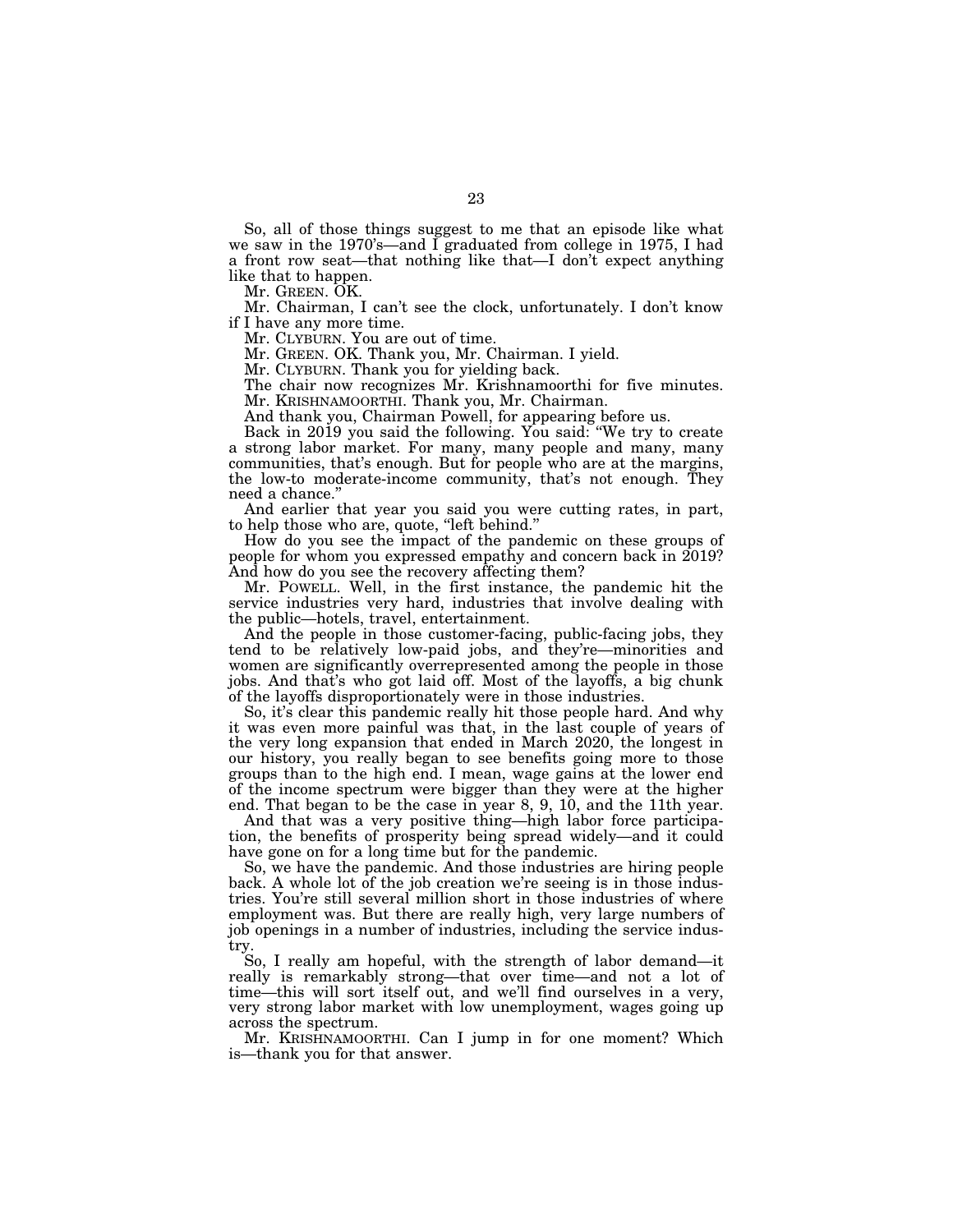You were talking about the matching function that's happening right now between people who are perhaps dislocated and people who—I mean, the job openings that exist.

What is your perspective on efforts by educational systems working with governments, state, local, Federal, in upskilling people to match them with the jobs that currently exist in the post-pandemic economy, through skills-based education or career technical education and the like?

Mr. POWELL. You know, I've been exposed to a number of programs of that nature, and they seem to work really well. Some of them do, anyway. The idea being companies—you actually see it in South Carolina quite a bit. You see companies teaming up with schools and technical schools in these apprenticeship programs, and they really work.

I would say that's a great idea, and it would be great to see more of it all over the country. But those things take time. They take policy support. They'll take time to really build and produce value, whereas this is something we have the immediate need to get people back to work.

Mr. KRISHNAMOORTHI. Yes, sir.

Last question. What is the impact of other countries in the world not getting their populations vaccinated at the rate that we are and the COVID fires continuing to rage over there?

What is the impact on our economy? If you have any metrics that can measure that or that you'd be willing to share, I'd be very interested in that.

Mr. POWELL. I don't have any metrics. But I will say, to Mr. Foster's earlier point, to the extent large countries around—large populations around the world are not getting vaccinated, we're giving time and place for new strains, more virulent strains of the virus to develop and spread. Viruses do not respect natural—national borders.

And so, I think it is very much in our interest to support broad vaccination around the world. It's also the right thing to do. But it clearly is the best thing for us as well, because no one is really safe until we're all safe.

Mr. KRISHNAMOORTHI. Very good. Thank you so much for your service, sir.

Mr. CLYBURN. I thank the gentleman for yielding back.

The chair now recognizes the ranking member for a closing statement.

Mr. SCALISE. Thank you, Mr. Chairman. I appreciate the hearing.

Chairman Powell, appreciate the work that you do. Obviously, some of the questions that we have, both Republican and Democrat members had, are more in the policy realm, which is not your purview.

You have tools as the Chairman of the Federal Reserve. You have mandates, as I know Mr. Jordan and you were talking about. But many of those tools are harsh tools, tools that we don't want to have to get to if we don't have to.

And I think that's really where we as policymakers need to step up and do a better job so that it doesn't fall in your lap. And I think those points were made clear.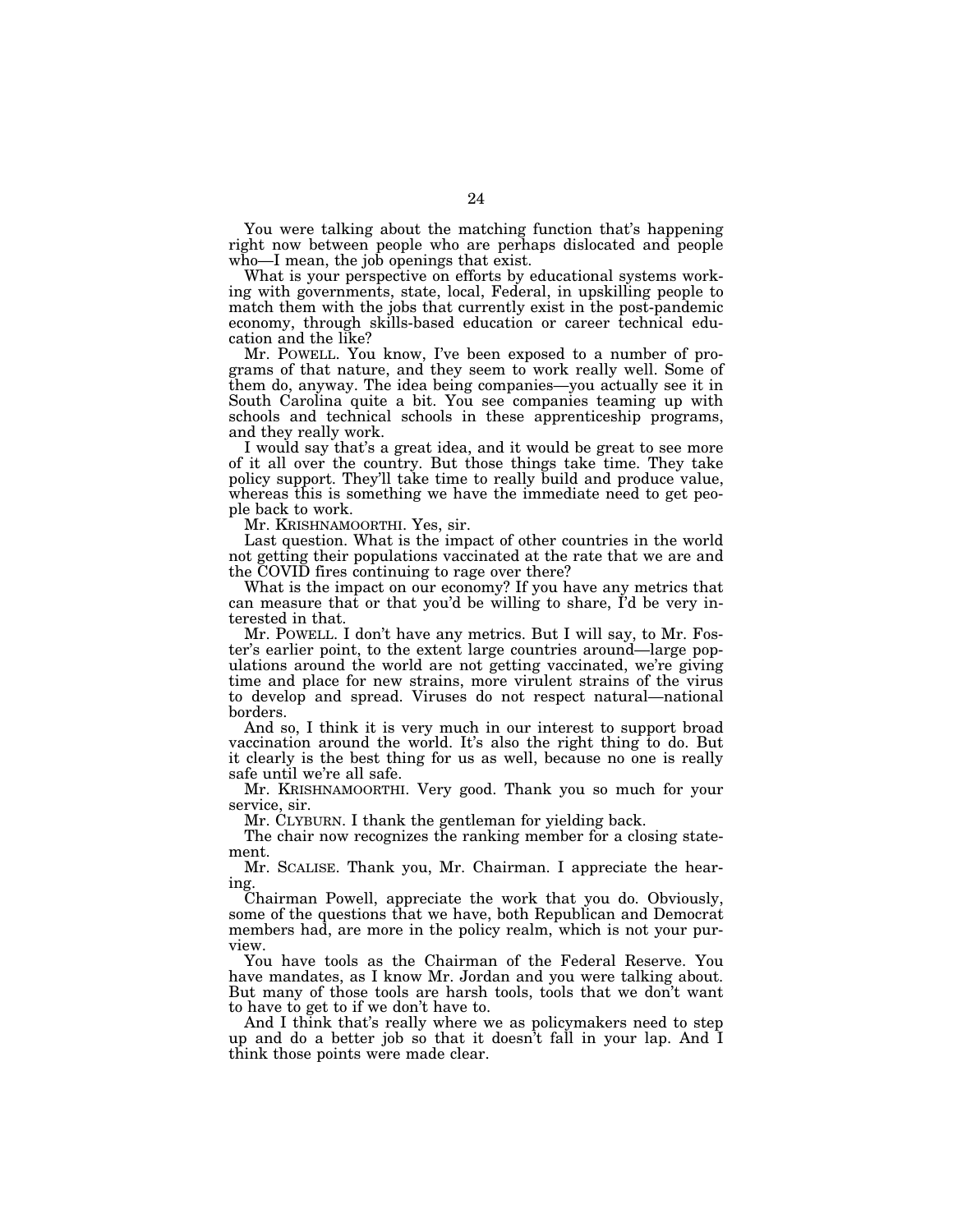If you look at just the two mandates of the Federal Reserve, maximum employment and stable prices, right now we don't have either. And it's because of policy decisions, policy decisions primarily by the Biden administration.

Paying people not to work is causing real damage to our economy. You can't have 9 million openings for jobs right now, at the same time that we're paying people on average \$35,000 a year not to work and then wonder why we have 9 million job openings. It's pretty clear.

Every small business in America will tell you why. I hear the same thing across the board. They can't get all their workers to come back. And because of that, they can't open their business fully.

Restaurants who are struggling, just scrapping and clawing to hold everything together, want to reopen fully, and in many states are able to reopen fully, but they can't because they can't get all of their workers back.

And it's not like they've gone on to other places. They know exactly what's happening. They're being paid more not to work than to work. That policy has to end.

You even said it: When the benefits run out, it will help. The problem is, Democrats here in Congress don't want those benefits to end. And we're borrowing that money from our children and our grandchildren to keep people out of the work force. It makes absolutely no sense. It undermines your very mandates.

And, again, it would push us to a place where you would have to use tools, and we don't want to see high interest rates, we don't want to see limits on monetary policy. But that's where it would go if we leave it up to other entities, like the Federal Reserve. We need to confront this here in Congress.

We can look at how states have done well and how states have done poorly. We don't have to reinvent this wheel. You can just look at a few of the states who have done it right.

Georgia probably has the lowest unemployment, 4.5 percent. They were the first state to open. They took a lot of criticism, just like Florida when they opened their economy early. Some said, ''Oh, everybody is going to die.''

The only problem is, when you look at the states that stayed mostly closed, they were the states actually that had the higher COVID death rates. And right now, to this day, just looking at recent numbers on seven-day average of COVID, Georgia 14 per 100,000 cases a day, New York's 36 per 100,000, almost triple Georgia.

Georgia is fully open. New York is still mostly closed. Broadway is not even going to open until September. There is absolutely no reason for that. They should be open today. They could be open today.

Schools should have been open months ago. All the scientists we've had people sit in the very chair you're sitting in, including Dr. Fauci, say under oath, schools should have been open months ago, and, actually, you're doing long-term damage to the kids by not reopening schools.

This isn't something that the Federal Reserve Chair has anything to do with. That's policy, policy of local governments that are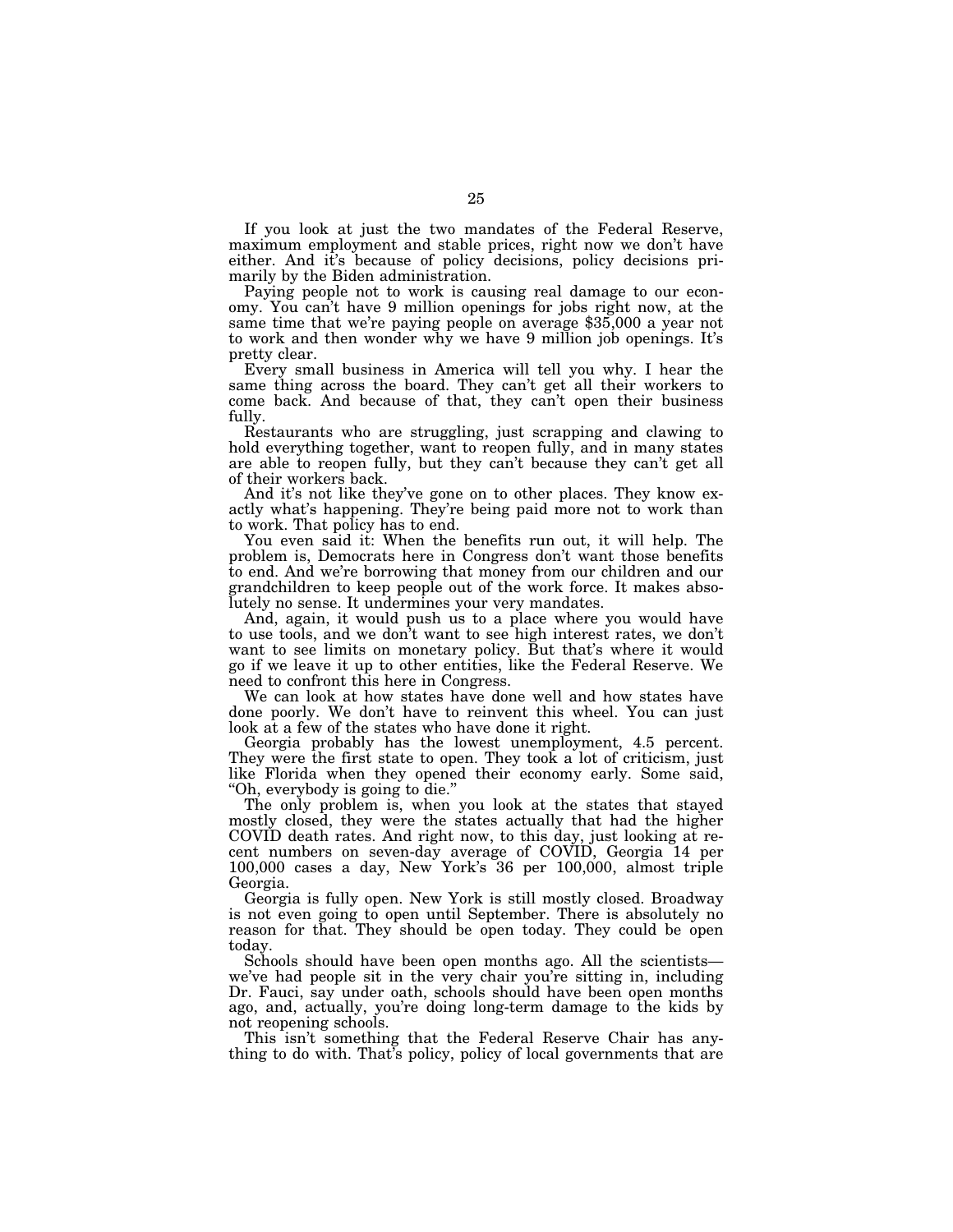hurting their economies and their people, and especially the children that are paying a big price. This is what's got to end.

We need to focus on getting the economy fully reopen, on getting kids back in the classroom.

And, oh, while we're doing that, we surely ought to be addressing the origins of COVID–19. Not a month from now. Should have been months and months ago when we started calling for it, because nobody should have to sit here and go, ''Why did it happen? Why did this calamity, deaths, destruction of economies, people's whole livelihoods going away?''

Suicide rates, we didn't even talk about that today. Suicide rates, drug overdoses, all off the charts because of what we went through in the last year. And yet, not a single hearing in over a year on the origins of COVID–19.

So hopefully we can get back to focusing on the very policies that will help us get through this the right way so that it doesn't end up in your lap and things end up having to be abruptly changed to the point where it actually harms real families even worse than they've already been harmed.

Because as we've seen so many things that are happening, like all of this inflation across the board, that shouldn't be happening right now.

We shouldn't be seeing all this inflation that is brought on by President Biden's policies and his overreaction to something where the science—in fact, one of the things we've seen is a whole lot of political science being practiced instead of medical science.

So hopefully we can get back to common sense and the science that shows us where we should be going, when, instead, we're seeing a whole lot of actions that are devastating to people when they shouldn't be going through some of this pain.

So, let's focus on getting things open the right way, following that science, and doing it—again, not reinventing the wheel. Go look at the states that have done it right.

Many states have gotten it right. Many states have gotten it wrong and still to this day are doing it wrong. Let's not have the Federal Government continue to do it the wrong way by making things worse.

With that, I would yield back, Mr. Chairman.

Mr. CLYBURN. I thank the ranking member for yielding back.

I want to close by thanking Chair Powell for his testimony today. We appreciate the opportunity to discuss the lessons learned from actions that the Fed took during the pandemic to support our economy, the Fed's current outlook as our economy recovers, and the action needed to ensure a strong, sustainable, and equitable economic future.

Today's hearing has made clear that the Fed must improve its crisis response tools to ensure that communities, small businesses, and workers, not just large corporations, receive support during emergencies.

The Fed's pandemic relief efforts, while innovative and well intentioned, were often too little too late and did not have the impact they could have had to bolster the economy. The Fed must learn from this experience to improve on these responses in future crises.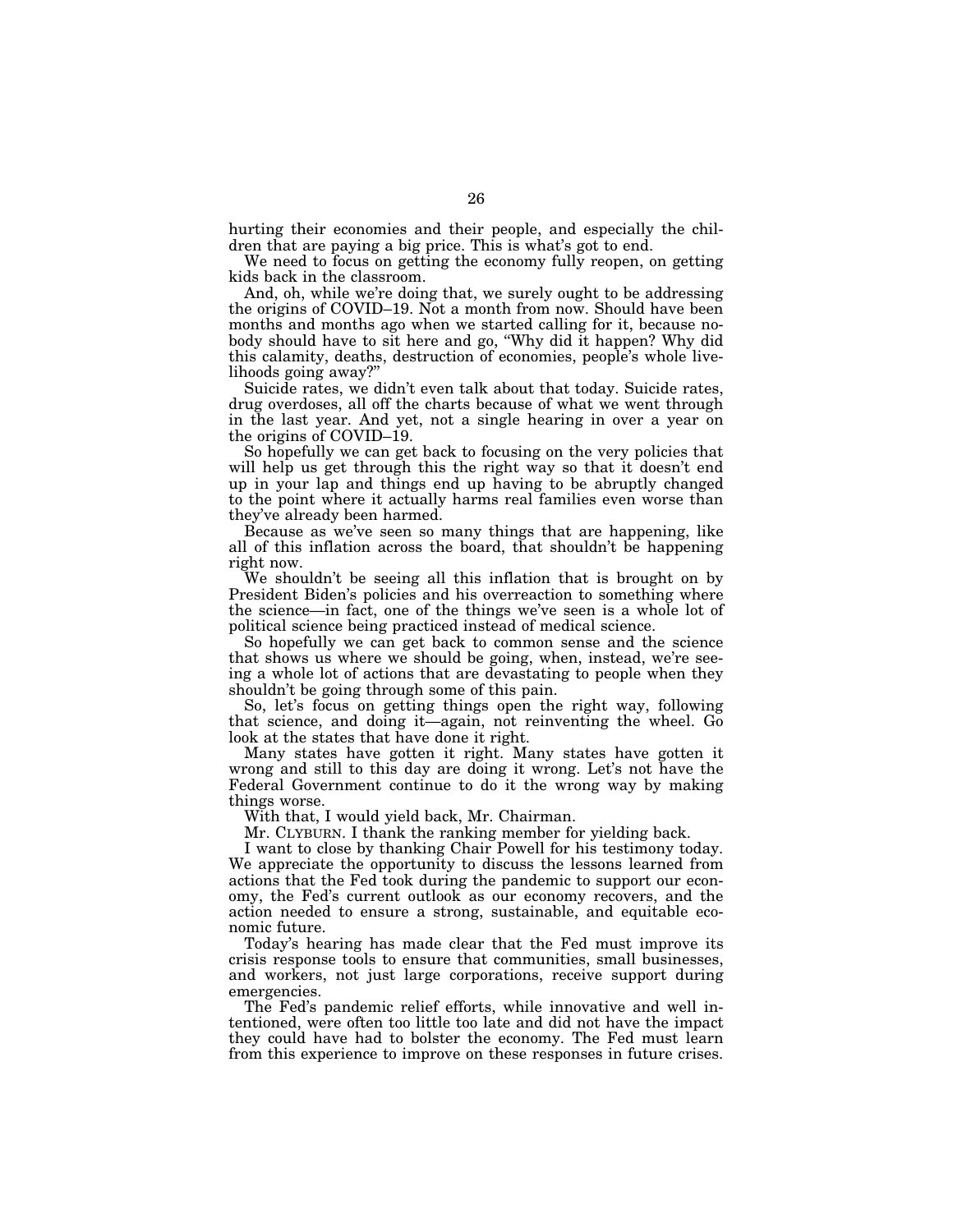The good news is that, thanks to smart and bold economic policy by Congress and the Fed alike, our economy is recovering swiftly. The American Rescue Plan is delivering desperately needed relief that is supporting a broad-based economy—recovery.

Since March, the economy has been adding an average of 540,000 jobs a month, and new unemployment insurance claims have dropped dramatically.

Direct payments have eased Americans' financial concerns and have enabled them to support their local economies. Soon, the Department of the Treasury and IRS will begin to deliver advanced payments to families from the expanded child tax credit relief that experts project will cut child poverty nearly in half.

As vital as the American Rescue Plan is, it must only be a first step toward a better economic future. The pandemic exposed significant faults in our economy, and we cannot be satisfied with a return to the pre-pandemic status quo.

I notice that our Chairman Waters has finally made it.

Ms. WATERS. Just got off a plane today.

Mr. CLYBURN. I understand, and I'm glad you got here safely. And I don't think we ought to close this hearing without hearing from you.

Ms. WATERS. Oh, well, thank you very much, Mr. Chairman. And I'm pleased I was able to get in at the end of the hearing.

But let me just say that of course I've worked with Chairman Powell for quite some time now, and I was so very pleased with the way that he worked even with the Treasurer during the pandemic, and of course now with Yellen, who is our Treasurer—Secretary of the Treasury now.

The two of them work very, very well together. And I was very pleased that, at the beginning of this pandemic, they both said you have to go big, you have to think big. And that's quite unusual for a Fed Chair, who is usually more cautious and more careful about expenditures.

Also, I'm very pleased at the way that he opened up and initiated so many facilities. Some of them I still don't understand. But I do know that there was every attempt to be able to meet the needs of the business community.

With the Main Street Facility, I was very pleased that, after opening that up and getting the information out from that, they modified some, and they brought in the opportunities for smaller businesses to have access to the Main Street Facility.

And so, I compliment and thank Chairman Powell for not only his leadership during this pandemic, but his creativity and the way he was available to us to always help us think through what more can we do, and how can we do it.

So, I'm pleased that I was able to at least come in on the end of this hearing today to say to you, Mr. Powell, I credit you, along with others who worked so very hard to get us, you know, past this pandemic and to get us back on the road so that our economy can do what we know it can do.

And I've never really been worried about inflation, but I want to keep an eye on that, and I want you to keep us informed about what is happening in our economy.